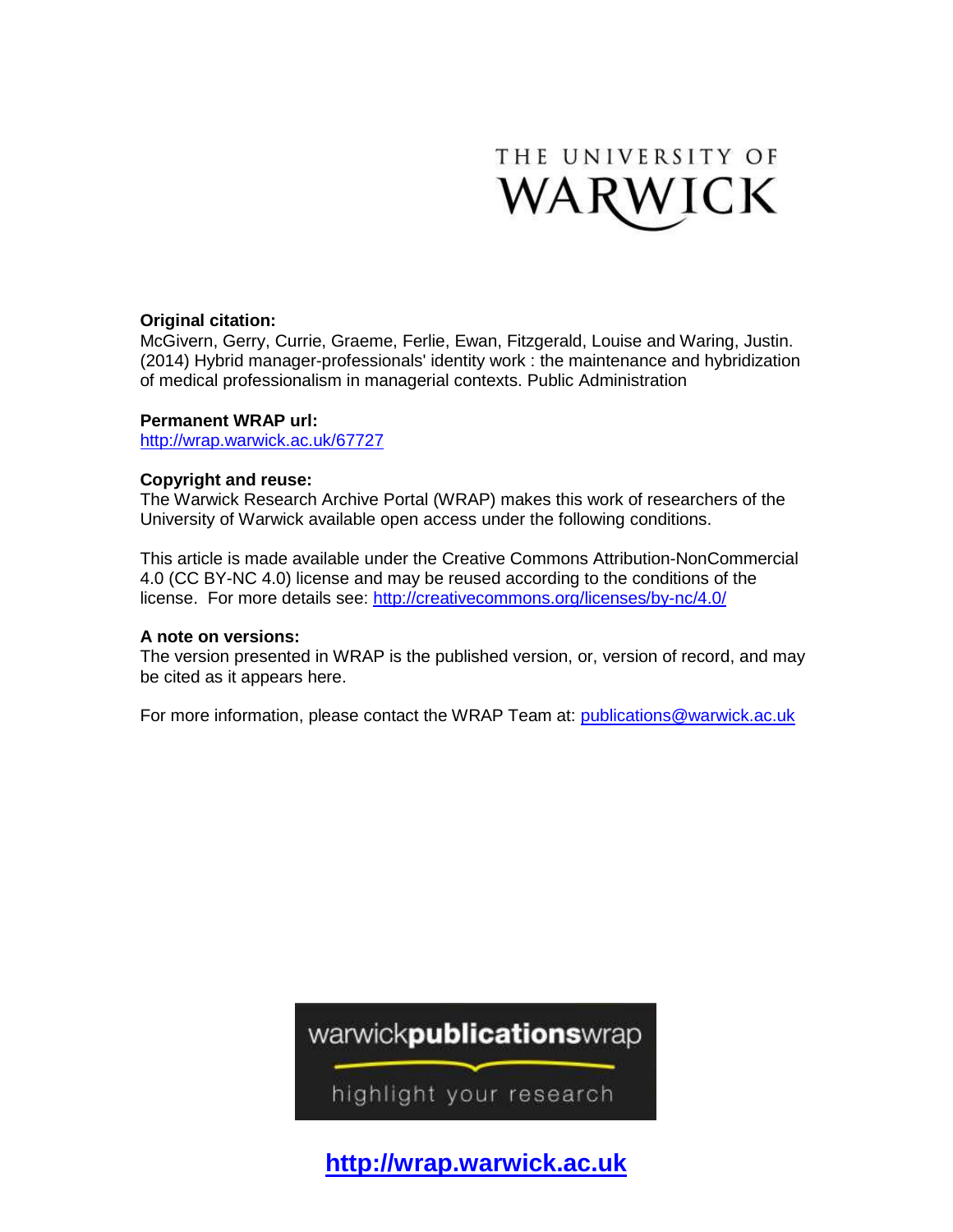# **HYBRID MANAGER–PROFESSIONALS' IDENTITY WORK: THE MAINTENANCE AND HYBRIDIZATION OF MEDICAL PROFESSIONALISM IN MANAGERIAL CONTEXTS**

### GERRY McGIVERN, GRAEME CURRIE, EWAN FERLIE, LOUISE FITZGERALD AND JUSTIN WARING

We examine the 'identity work' of manager–professional 'hybrids', specifically medical professionals in managerial roles in the British National Health Service, to maintain and hybridize their professional identity and wider professionalism in organizational and policy contexts affected by managerialist ideas. Empirically, we differentiate between 'incidental hybrids', who represent and protect traditional institutionalized professionalism while temporarily in hybrid roles, and 'willing hybrids', who developed hybrid professional–managerial identities during formative identity work or later in reaction to potential professional identity violations. Questions about willing hybrids' professional identities led them to challenge and disrupt institutionalized professionalism, and use and integrate professionalism and managerialism, creating more legitimate hybrid professionalism in their managerial context. By aligning professionalism with their personal identity, and regulating and auditing other professionals, willing hybrids also position hybrids collectively as elite within their profession.

#### **INTRODUCTION**

Professions such as medicine, law, accounting, and academia (distinct from occupations like management) are closed collegial, self-regulating expert occupations. Professional autonomy is legitimated by professionals' claims of socially valuable 'indeterminate' (Jamous and Peloille 1970) expertise, which only professionals can understand or regulate (Abbott 1988; Freidson 1994). 'Professional' is an exclusive identity, developed through qualifications, training, and socialization, creating social identity boundaries and enhanced careers (Exworthy and Halford 1999).

Professionals have historically resisted new ways of organizing professional work that challenged professional dominance and autonomy (Mintzberg 1989; Flynn 1999; Harrison and Ahmad 2000; Reay and Hinings 2009), including 'managerialism' – governmental public policy diffusing managerial thinking into public organizations to measurably improve organizational efficiency (Flynn 1999). However, in practice, professionalism is often ambiguous, plural, dynamic, and complex and affected by changing organizational contexts and cases, which some scholars suggest is creating professional–managerial hybridization (Noordegraaf 2007, 2011; Reay and Hinings 2009; Waring and Currie 2009; Muzio and Kirkpatrick 2011; O'Reilly and Reed 2011; Thomas and Hewitt 2011).

'Hybrids' are professionals engaged in managing professional work, professional colleagues, and other staff (Fitzgerald and Ferlie 2000; Montgomery 2001). 'Hybrid' roles, framed by both professionalism and managerial logics, diffused across healthcare systems globally, including 'physician executives' in the USA (Montgomery 1990, 2001; Hoff 2000) and 'medical-managers' in Canada and the UK (Fitzgerald and Dufour 1997; Fitzgerald and Ferlie 2000; Kitchener 2000; Denis *et al.* 2001), Australia (Iedema *et al.* 2004),

Gerry McGivern and Graeme Currie are at Warwick Business School, University of Warwick, UK . Justin Waring is at Nottingham University Business School, University of Nottingham, UK. Ewan Ferlie is in the Department of Management, King's College London, UK. Louise Fitzgerald is at Said Business School, University of Oxford, UK.

Public Administration 2015

This is an open access article under the terms of the Creative Commons Attribution-NonCommercial License, which permits use, distribution and reproduction in any medium, provided the original work is properly cited and is not used for commercial purposes.

<sup>© 2015</sup> The Authors. *Public Administration* published by John Wiley & Sons Ltd.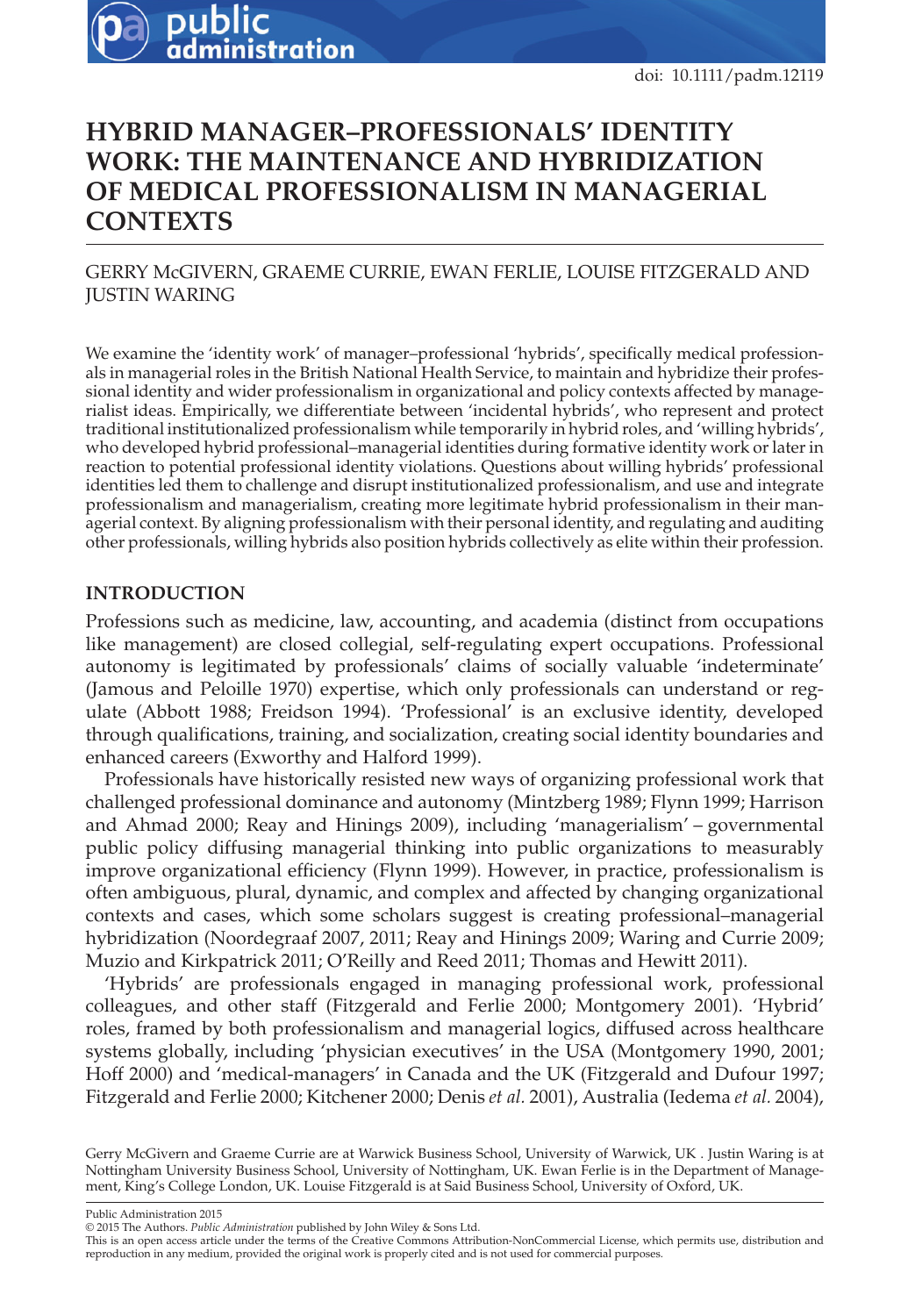#### 2 GERRY McGIVERN *ET AL.*

New Zealand (Doolin 2002), Finland (Kurunmaki 2004), Denmark (Kirkpatrick *et al.* 2009), and the Netherlands (Noordegraaf 2007).

In the UK, managerial government policy (Department of Health 1990), introducing private sector-style management, measurement, top-down targets, 'quasi-markets', and quality improvement initiatives within the National Health Service (NHS) to improve quality and efficiency and overcome professional change resistance (Flynn 1999), supported the emergence of hybrid roles. 'Medical Directors' took roles on hospital boards, with management responsibility for doctors. Hospitals were reorganized into 'Clinical Directorates', with professional 'Clinical Directors' responsible for clinical services, budgets, managing professionals, and quality (Fitzgerald and Ferlie 2000; Kitchener 2000). In primary care, the Medical Director equivalent is the Professional Executive Committee (PEC) Chair, with a General Practitioner (GP) commonly filling the role.

High profile scandals drove stricter medical professional regulation and managerial accountability in the UK. Murders committed by GP Harold Shipman and the deaths of babies undergoing heart surgery at Bristol Royal Infirmary exposed serious malpractice, which had been unnoticed or unreported within the medical profession. Inquiries into 'Bristol' (Kennedy *et al.* 2001) and 'Shipman' (Smith 2004) challenged the General Medical Council's (GMC) pre-existing regulation. Professional autonomy was no longer tenable. Processes and responsible individuals were introduced overseeing professional practice, including annual medical appraisal, linked to 'revalidation' of GMC medical licences, with doctors providing evidence of 'good medical practice' and hybrids responsible for ensuring that regulatory requirements were met (McGivern and Ferlie 2007).

'Professional administrators' managing 'professional bureaucracies' (e.g. hospitals and universities) traditionally conformed with professional norms to retain credibility and influence (Mintzberg 1989). However, Freidson (1994) described a process of professional 're-stratification' in which elite professionals 'buffer' professions from managerialism and neo-liberalism by taking senior organizational roles, while developing authority over the professional 'rank and file'. Hybrids have since become a legitimate professional elite (Montgomery 1990, 2001). Organizations like the American College of Physician Executives and the British Association of Medical Managers, which closed in 2010 (see Simpson 2010) with the Faculty of Medical Leadership and Management later filling its place, became recognized as specialties representing doctors in management.

The way hybrids enact managerial processes may alternatively undermine professions (Harrison and Ahmad 2000) or have complex mixed effects (Exworthy and Halford 1999; Fitzgerald and Ferlie 2000; Noordegraaf 2007, 2011; Waring and Currie 2009; Thomas and Hewitt 2011). Some professionals reluctantly and others willingly perform hybrid roles (Fitzgerald and Dufour 1997; Kitchener 2000; Doolin 2002; Hallier and Forbes 2004). There is evidence of a correlation between clinical leadership and better healthcare performance (Goodall 2011; Dickinson *et al.* 2013). Some professionals embrace managerial, 'entrepreneurial' (Llewellyn 2001), or 'calculative' financial and accounting discourses (Kurunmaki 2004), using them to shape their identities and roles (Doolin 2002). Others resist managerialism or 'play' with managerial identities (Llewellyn 2001; Doolin 2002; Iedema *et al.* 2004), or 'balance' and 'blend' managerialism and professionalism (Montgomery 2001; Noordegraaf 2007, 2011; Waring and Currie 2009; Thomas and Hewitt 2011).

We know relatively little about the conditions under which physicians take hybrid roles, whether management training (e.g. MBAs) is necessary for professionals to identify with them, and how hybrids deal with external institutional forces (Gillmartin and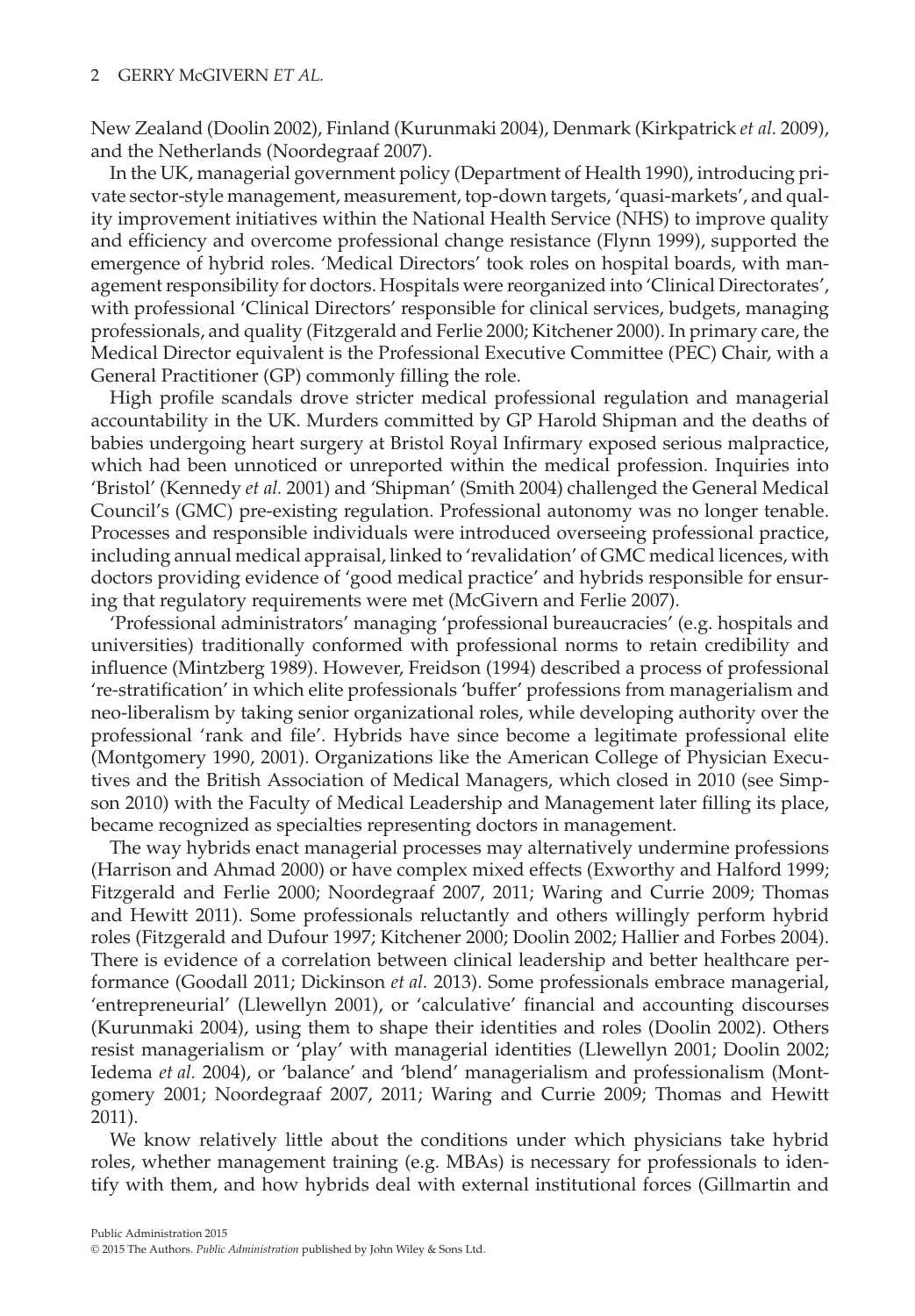D'Aunno 2008). The antecedents of developing hybrid identities and how these later affect the enactment of hybrid roles and professionalism require further research (Hoff 2000). In this article we examine how and why professionals claim and use hybrid roles, how identity work is implicated in this, and the way hybrids draw on professional and managerial institutional logics as part of their identity work, and consequently affect professionalism.

In the following section we outline theory about identity and institutional work, which we draw upon to explain hybrids and their impact on professionalism. Next we describe the qualitative research methods we used to gather, analyse, and theorize empirical data. We then present empirical data, first about how medical professionals claimed hybrid roles, and then the ways hybrids use their roles and affect professionalism. Finally, we discuss the theoretical and policy implications of our findings.

#### **IDENTITY AND INSTITUTIONAL WORK**

Identity relates to questions about personal self (who am I?) and collective or social identity (who are we?). Identity is constructed in relation to the groups people belong to and compare themselves with, contexts, categories, discourses, and social interactions (Hogg and Terry 2000; Ashforth *et al.* 2008). Identity construction requires 'identity work', defined as 'forming, repairing, maintaining, strengthening, or revising the constructions that are productive of a sense of coherence and distinctiveness' (Sveningsson and Alvesson 2003, p. 1165). Transitions, contradictions, disruptions, confusions, and changing relations with professional and/or organizational contexts heighten the need for identity work (Sveningsson and Alvesson 2003; Kreiner *et al.* 2006; Chreim *et al.* 2007).

Professional identities relate to individual and collective identities and are associated with the enactment of professional roles (Ibarra 1999; Pratt *et al.* 2006; Chreim *et al.* 2007). Role identities, reflecting the extent to which people identify with roles, may be temporary or permanent, reflecting and affecting identity depending on perceptions of a role's attractiveness (Ashforth 2001), socialization, motivation, role discretion (Nicholson 1984), and how incumbents interpret and enact roles (Pratt *et al.* 2006; Chreim *et al.* 2007).

Identity work is required to manage tensions between personal, social professional identities (Kreiner *et al.* 2006), professional roles, and during role transitions (Chreim *et al.* 2007), particularly when transitions are visible and deviate from institutionalized social norms (Ashforth 2001; Ibarra and Barbulescu 2010). Junior doctors have been found to develop new identities by testing colleagues' reactions to 'provisional selves' (Ibarra 1999) and experience 'identity violations' in roles challenging pre-existing identities, triggering 'identity reconciliation work' to develop new professional identities, which they 'validated' with peers and mentors (Pratt *et al.* 2006). Little research has examined role and identity transitions later in professionals' careers. Experience, maturity, professional legitimacy, and control over material resources may provide senior professionals with greater agency for reframing and re-enacting professional roles within wider institutional constraints (Chreim *et al.* 2007). Greater social status also enables professionals to diverge from institutionalized norms (Battilana 2011).

'Institutional work', defined as everyday 'purposive action of individuals and organizations aimed at creating, maintaining and disrupting institutions' (Lawrence and Suddaby 2006, p. 215), involves effort, intentionality, reflection, and using agency to influence institutional arrangements (Lawrence *et al.* 2009). Institutional work is needed to reconcile and hybridize institutional logics or maintain their independent coexistence (Townley 1997;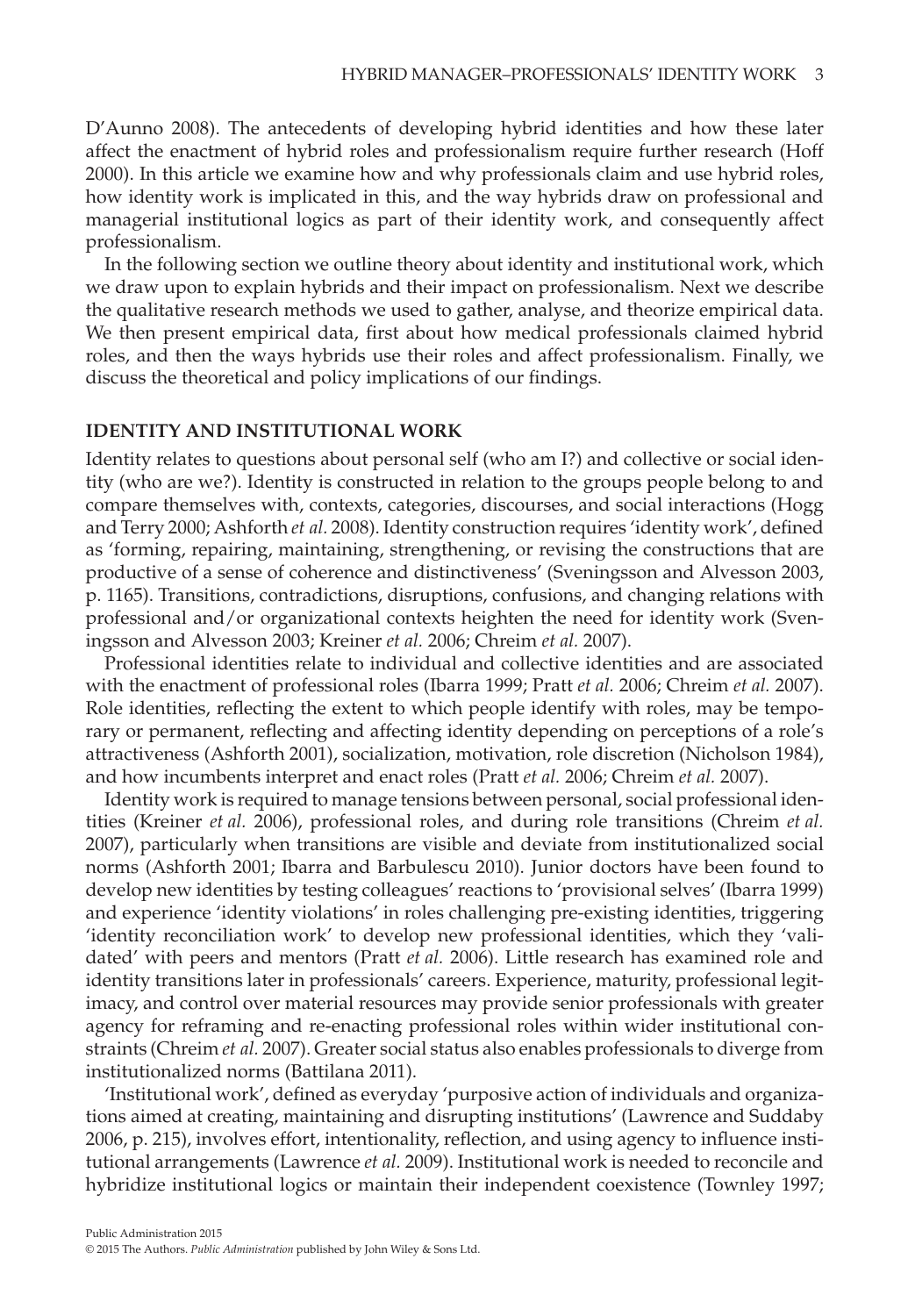Hargrave and Van de Ven 2009; Reay and Hinings 2009; Creed *et al.* 2010; Goodrick and Reay 2011).

Professionalism and managerialism can be thought of as 'competing institutional logics' (Reay and Hinings 2009), representing alternative social frames providing meaning to activity, conditioning sensemaking, action, and identity (Friedland and Alford 1991; Thornton *et al.* 2012). Actors situated between different institutional arrangements have agency to apply institutional schemas in new contexts, reproducing or transforming institutions (Sewell 1992), interpreting institutional contexts in relation to past, present, and future, respectively using 'habitual', 'practical/evaluative', and 'projective' interpretive orientations (Emirbayer and Mische 1998).

Institutions and identities are fundamentally interrelated. Identity work is a form of institutional work because 'identities describe the relationship between an actor and the field in which that actor operates' (Lawrence and Suddaby 2006, p. 223). Institutions provide the raw materials for identity construction and identities function as institutional logics, affecting how identities are performed and how people interpret institutions (Chreim *et al.* 2007; Glynn 2008; Creed *et al.* 2010; Thornton *et al.* 2012). Narrative identity work has been found to underpin identity construction amidst competing institutional arrangements (Sveningsson and Alvesson 2003; Glynn 2008; Creed *et al.* 2010), legitimating collective identities by shaping the perceptions of audiences, outlining collective identities' purpose and practices (Wry *et al.* 2011), and providing an interpretive basis for the maintenance or transformation of professionalism (Oakes *et al.* 1998; Lawrence and Suddaby 2006).

Changing institutional logics or 'constellations of logics' (Goodrick and Reay 2011) may trigger identity shifts, as actors engage in the everyday enactment of identities, altering institutional logics as they become aware of and attempt to resolve ambiguity (Thornton *et al.* 2012). This can also catalyze an informal and diffuse emergence of new collective identities (Rao *et al.* 2003). Creed *et al.* (2010) explain how gay pastors' identity work resolved 'institutional contradictions' between their sexuality and religious roles by 'being the change'. They engaged in 'identity reconciliation work', 'recreating themselves in ways akin to how they transform institutions' (Creed *et al.* 2010, p. 1338), constructing self-narratives that denied institutional contradictions. Through 'role claiming and use' they changed institutional norms.

Identity work has been linked to the creation (Lawrence and Suddaby 2006), transformation (Oakes *et al.* 1998; Brock *et al.* 1999; Creed *et al.* 2010), and maintenance of institutional arrangements, including in healthcare relating to professional identities (Reay *et al.* 2006; Kellogg 2009; Reay and Hinings 2009; Currie *et al.* 2012). However the interrelationship between identity and institutions requires further explanation (Chreim *et al.* 2007; Creed *et al.* 2010; Thornton *et al.* 2012). Accordingly, we explore hybrids' identity work relating to professionalism in health contexts affected by managerialist institutional logics.

#### **METHODS**

This article draws on comparable data from three studies of organizational changes in the English NHS: a study of the introduction of clinical appraisal (McGivern 2005); a project on role enactment and service changes in cancer, diabetes, and maternity services (Fitzgerald *et al.* 2006); and a project investigating healthcare networks (Ferlie *et al.* 2010). However, the design of the studies was similar on key dimensions enabling comparison. First, all studies adopted a comparative case study design. Next, they all utilized semi-structured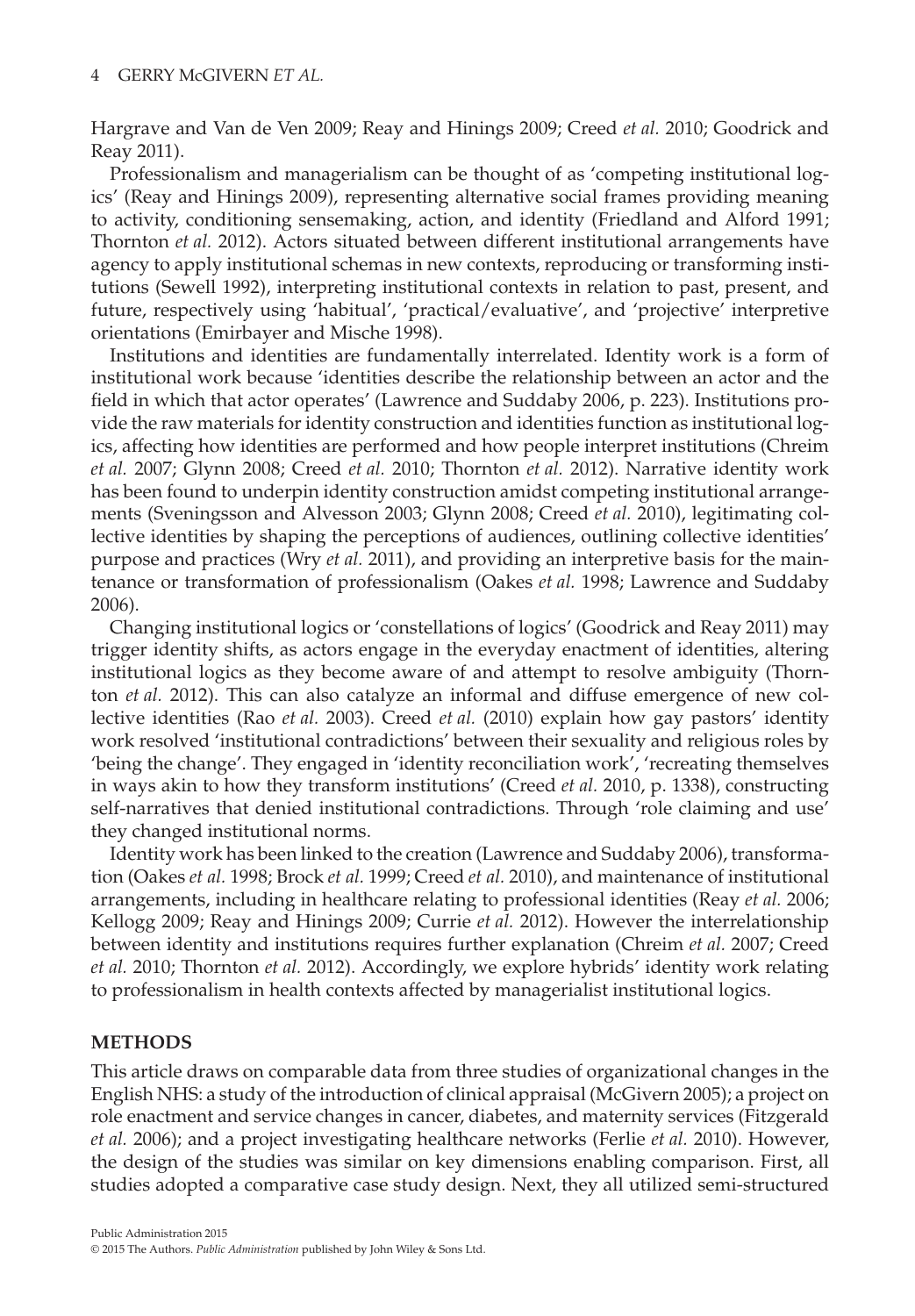interviews as a core means of data collection, with open-ended questions, enabling interviewees to present narratives about their identity, role, and role enactment, and discuss colleagues' reactions. Third, they examined the common theme of service improvement in the NHS in a similar time period (2003–09), with consistent contextual pressures.

Aggregating case studies to increase the generalizability of findings can be problematic, raising questions about 'replication logic' and whether cases are fundamentally comparable (Eisenhardt 1989; Yin 1999; Locock *et al.* 2005). To maximize replication logic, Yin and Locock *et al.* recommend that researchers have a common orientation and research protocols. Accordingly, authors 1 and 3 were centrally involved in all three studies, author 4 in two studies, and all employed a common research orientation.

Yin (1999) argues that case studies are 'driven *to* theory', rather than driven *by* theory or sampling, enabling researchers to 'discover' during research (Yin 1999). During initial analysis of interviews with 13 hybrids (defined as having qualified in medicine and occupied a formal managerial role) in the appraisal study (McGivern 2005), we 'discovered' differences between 'incidental' and 'willing' hybrids. We then tested the wider generalizability of this discovery, using interviews with all 17 hybrids interviewed in the role enactment study (Fitzgerald *et al.* 2006) and all 11 hybrids from the networks study (Ferlie *et al.* 2010), creating a combined data set of 43 hybrid interviews (see Appendix).

While reanalysis of interview data is common in social research, it raises potential ethical issues (Richardson and Godfrey 2003). Interviewees consented to participating in the original studies, and openly discussed their identities and role use. However, as Richardson and Godfrey note, it frequently happens, that gaining explicit consent to reanalyse data was not practically possible (because many interviewees had changed organization). Following Richardson and Godfrey, we therefore made an ethical judgement, weighing the potential benefits of our reanalysis (greater understanding of hybrids, which might lead to improvements in healthcare) against harm to research participants (which we judged minimal while maintaining anonymity) before deciding to conduct our reanalysis.

Our analysis and theorization was iterative, starting with the identification and classification of differing identity orientations and subsequently seeking to explain these empirical distinctions between hybrid types by classifying their identity work and its impact on professionalism. Thus we moved between data and theory, using induction and deduction to explain data (Eisenhardt 1989; Strauss and Corbin 1998; Pratt*et al.* 2006; Creed *et al.* 2010; Gioia *et al.* 2012). Initially, theory on professions, roles, and identity guided our coding and analysis. We then used theory about identity work and institutional work, reanalysing data and refining our theoretical model to best fit and explain the findings.

Drawing upon Creed *et al.*'s (2010) framework, we systematically compared hybrids' narratives about how they 'claimed' and 'used' hybrid roles, using comparative tables and coding to display, compare, and show patterns and connections between data (Miles and Huberman 1994; Strauss and Corbin 1998), looking for replication of features across cases (Eisenhardt 1989). Following Gioia *et al.* (2012), we show how we moved from narrative data to theoretical concepts in tables 1 and 2. We present exemplar narratives against our initial 'first-order' analysis (using informant centric terms and codes) to exemplify key themes emerging from data. The next stage of analysis involved using 'second-order' researcher-centric concepts, themes, and dimensions, distilled further into aggregate dimensions, to explain identity work and its impact on professionalism.

Table 3 provides an overview of our findings, summarizing and displaying differences between willing and incidental hybrids' identities, role use, and institutional and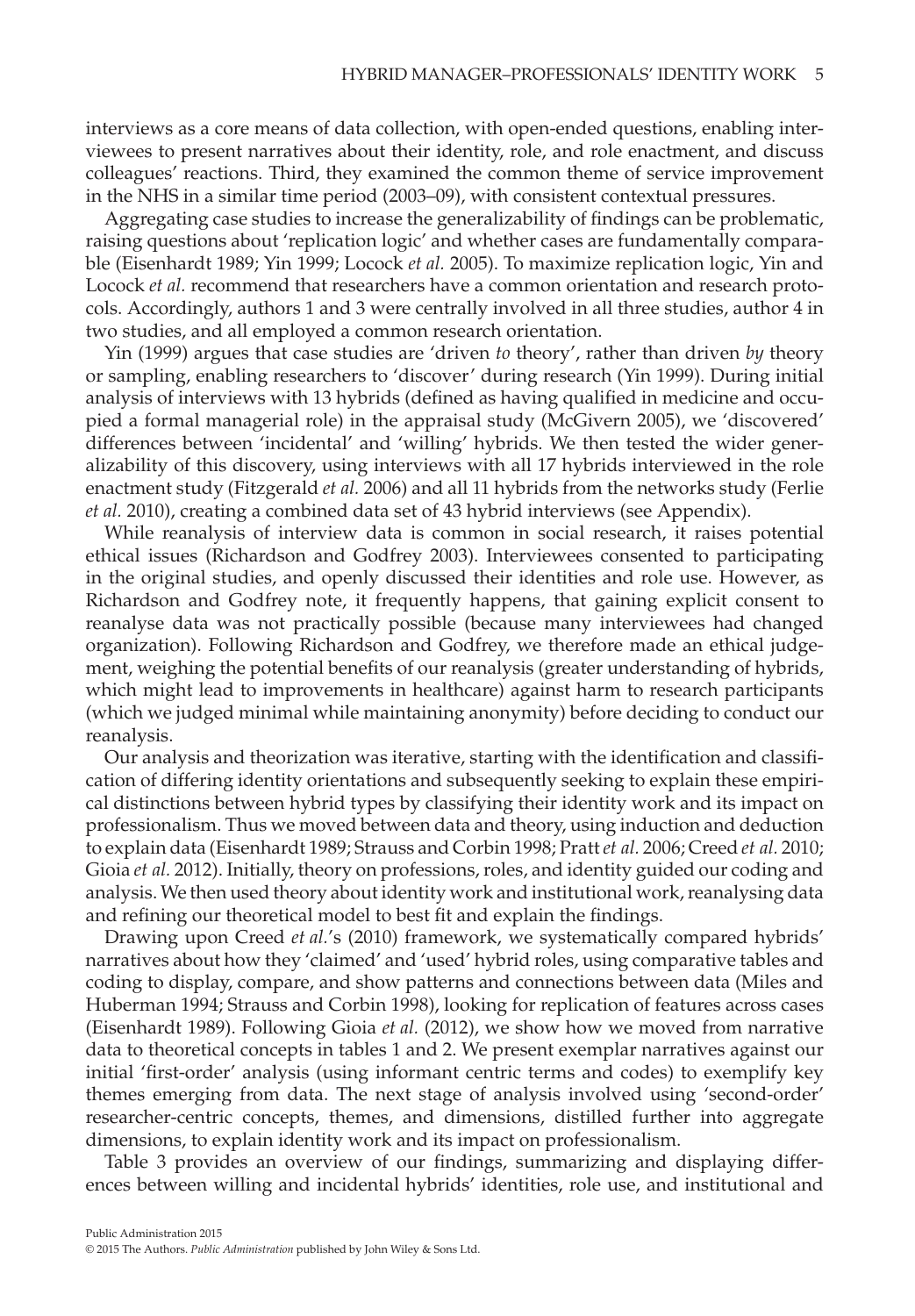### TABLE 1 *Hybrid role claiming*

| Exemplar narratives<br>about role claiming                                                                                                                                                                                                                                                                                                                                                                                                            | First-order<br>concepts                                                                                                                                   | Second-order<br>constructs               | Aggregate<br>codes    |
|-------------------------------------------------------------------------------------------------------------------------------------------------------------------------------------------------------------------------------------------------------------------------------------------------------------------------------------------------------------------------------------------------------------------------------------------------------|-----------------------------------------------------------------------------------------------------------------------------------------------------------|------------------------------------------|-----------------------|
| '[Professional colleagues] said you will do a good<br>job [as hybrid], I said no  they put a bit of<br>pressure on me.'                                                                                                                                                                                                                                                                                                                               | Hybrids volunteered<br>into the role by<br>professional                                                                                                   | Passive<br>professional<br>obligation    | Incidental<br>hybrids |
| The vacancy came about while I was on holiday<br>and my [professional] colleagues decided in my<br>absence. They said  we think you should be<br>the next Clinical Director.'                                                                                                                                                                                                                                                                         | colleagues                                                                                                                                                |                                          |                       |
| 'I was unhappy about how the Department was<br>being managed and I saw others [professionals]<br>feeling similar, so I thought I had to do<br>something.                                                                                                                                                                                                                                                                                              | Hybrids take role in<br>reaction to problems<br>affecting<br>professionals or their                                                                       | Reactive<br>professional<br>obligation   |                       |
| 'The reality is  [management] is important and if<br>we [professionals] take ourselves out of it and<br>decisions are left to a clinician free zone then it's<br>our own fault the mess that we [professionals]                                                                                                                                                                                                                                       | department that they<br>feel obligated to<br>address                                                                                                      |                                          |                       |
| end up in.'<br>I was a bit older than some of the others<br>[professionals], so I landed up as Head of<br>Department.'                                                                                                                                                                                                                                                                                                                                | Hybrid role viewed as<br>a senior professional<br>role                                                                                                    | Senior<br>professional<br>representative |                       |
| I was basically the senior clinician, the boss in a                                                                                                                                                                                                                                                                                                                                                                                                   |                                                                                                                                                           |                                          |                       |
| department.'<br>'By unplanned design or by chance, some of the                                                                                                                                                                                                                                                                                                                                                                                        | Hybrids enjoyed                                                                                                                                           | Fruition of                              | Willing               |
| things that I've done in my career have led me to<br>this  At quite a young age I wasn't just doing<br>doctoring, I had to make the system work.<br>I found that pretty challenging and very<br>interesting  I got interested in<br>management  So that is where my career<br>ended up  I almost don't practise medicine<br>any more, but I like that  I find the reward in<br>trying to make  [organizations] work.'                                 | managing early in<br>their careers, so a<br>hybrid role is the<br>fruition of formative<br>identity work                                                  | formative<br>hybrid identity<br>work     | hybrids               |
| 'I've had some good teachers  a lot of the people<br>I've worked for as a junior when they were<br>consultants have gone into management. It                                                                                                                                                                                                                                                                                                          | Hybrid mentors                                                                                                                                            |                                          |                       |
| instils things  I picked up a lot.'<br>'If you had asked me as trainee  would you like<br>to go into medical management, there was<br>absolutely no way  Managerial roles in the<br>NHS are getting very interesting  Medicine is<br>changing. Actually it [medical management] is<br>probably going to be quite a good career path<br>A reasonable clinician  [with] managerial<br>skills  that makes you an important part of<br>the organisation.' | Hybrids had little<br>interest in managing<br>early in their careers<br>but later hybrid<br>managerial roles<br>became attractive<br>career opportunities | Mid-career<br>opportunity                |                       |
| 'I never saw myself being a manager  but this<br>role plays to my strengths  I would not go<br>back to a clinical role.'                                                                                                                                                                                                                                                                                                                              |                                                                                                                                                           |                                          |                       |
| 'You kind of realise  most medics could do<br>management  [but] lots of people don't<br>want to, have other interests, or don't have the<br>aptitude  I do.'                                                                                                                                                                                                                                                                                          |                                                                                                                                                           |                                          |                       |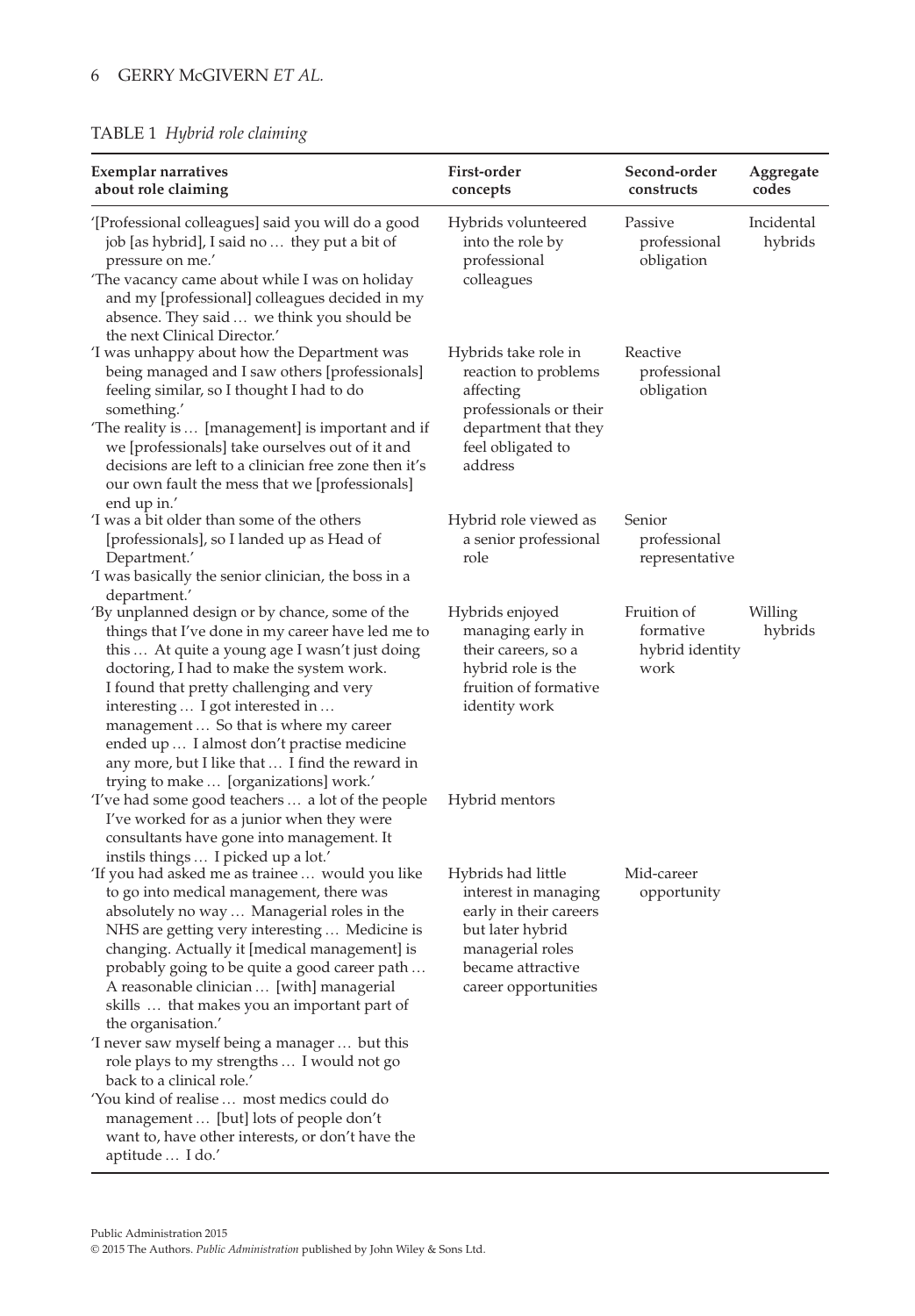| Exemplar narratives<br>about role use                                                                                                                                                                                                                                                                                                                                                                         | First-order<br>concepts                                                  | Second-order<br>constructs                                    | Aggregate<br>codes                                        |
|---------------------------------------------------------------------------------------------------------------------------------------------------------------------------------------------------------------------------------------------------------------------------------------------------------------------------------------------------------------------------------------------------------------|--------------------------------------------------------------------------|---------------------------------------------------------------|-----------------------------------------------------------|
| 'If you're viewed as a management nark by<br>your colleagues, to put it crudely, you're not<br>going to get their support. So we've got to be<br>seen to be someone who represents people's<br>[professionals'] views  On the other<br>hand  doctors quite frequently are rather<br>unadventurous  you have got to try and<br>push the frontiers forward.'<br>'Influence change, doctors hate being told what | Influencing<br>professionals<br>endogenously                             | Identity work<br>maintaining<br>professionalism               | Influencing the<br>maintenance<br>of profession-<br>alism |
| to do.'                                                                                                                                                                                                                                                                                                                                                                                                       |                                                                          |                                                               |                                                           |
| 'Informal chats in corridors.'                                                                                                                                                                                                                                                                                                                                                                                |                                                                          |                                                               |                                                           |
| 'History  tells you  leaps in biological<br>insight virtually never come from directed<br>programmes.'                                                                                                                                                                                                                                                                                                        | Interpreting pro-<br>fessionalism<br>historically                        | Valorizing,<br>demonizing, and<br>mythologizing,              | Representing and<br>protecting pro-<br>fessionalism       |
| In the olden days people felt they were doing a<br>tremendous job for the community and that<br>it was a privilege to work for the health<br>service  Maggie's children changed it.'                                                                                                                                                                                                                          |                                                                          | Habitual<br>interpretive<br>agency                            |                                                           |
| T represent my consultant colleagues<br>protecting and working for clinical<br>colleagues, not trying to denigrate them. A<br>facilitator of the process rather than the<br>actual process itself.'                                                                                                                                                                                                           | Representing<br>Protecting                                               | Buffering<br>Boundary work<br>Protecting                      |                                                           |
| 'Helping your colleagues and dealing with the<br>bureaucracy  protect them from wasting<br>their time  enable and support them.'                                                                                                                                                                                                                                                                              |                                                                          |                                                               |                                                           |
| 'Appraisals with me were like a parallel<br>universe  Having created a cocoon  with<br>somebody protecting the boundaries, they<br>[professionals] can get on and do their<br>thing we'll put our own professional spin<br>on it translating professional speak into<br>managerial.'                                                                                                                          | Cocooning<br>Protecting<br>boundaries                                    | Buffering<br>Concealing<br>Boundary work                      |                                                           |
| It is not some kind of surgical carve up with                                                                                                                                                                                                                                                                                                                                                                 | Challenging                                                              | Identity work                                                 | Challenging pro-                                          |
| your mates, this is not how we do business.'<br>'Everyone has been vaguely worried about this<br>man  because of appraisal we've actually<br>got a quantifiable thing [to address his poor<br>practice with].'                                                                                                                                                                                                | poor<br>professional<br>practice                                         | disrupting poor<br>or outdated<br>professionalism             | fessionalism                                              |
| The clinical mentality is always I need more<br>that's not the world we're in.'<br>'Doctors' perceptions is that I just need to say<br>what can I do, click my fingers and boom,<br>[problem] sorted  I know because of the<br>[hybrid] job I do how long the process<br>[resolving organizational problems] takes.'                                                                                          | Challenging<br>outdated or<br>unrealistic<br>professional<br>mentalities | Practical-evaluative<br>/projective<br>interpretive<br>agency |                                                           |

### TABLE 2 *Hybrid's role use and institutional work*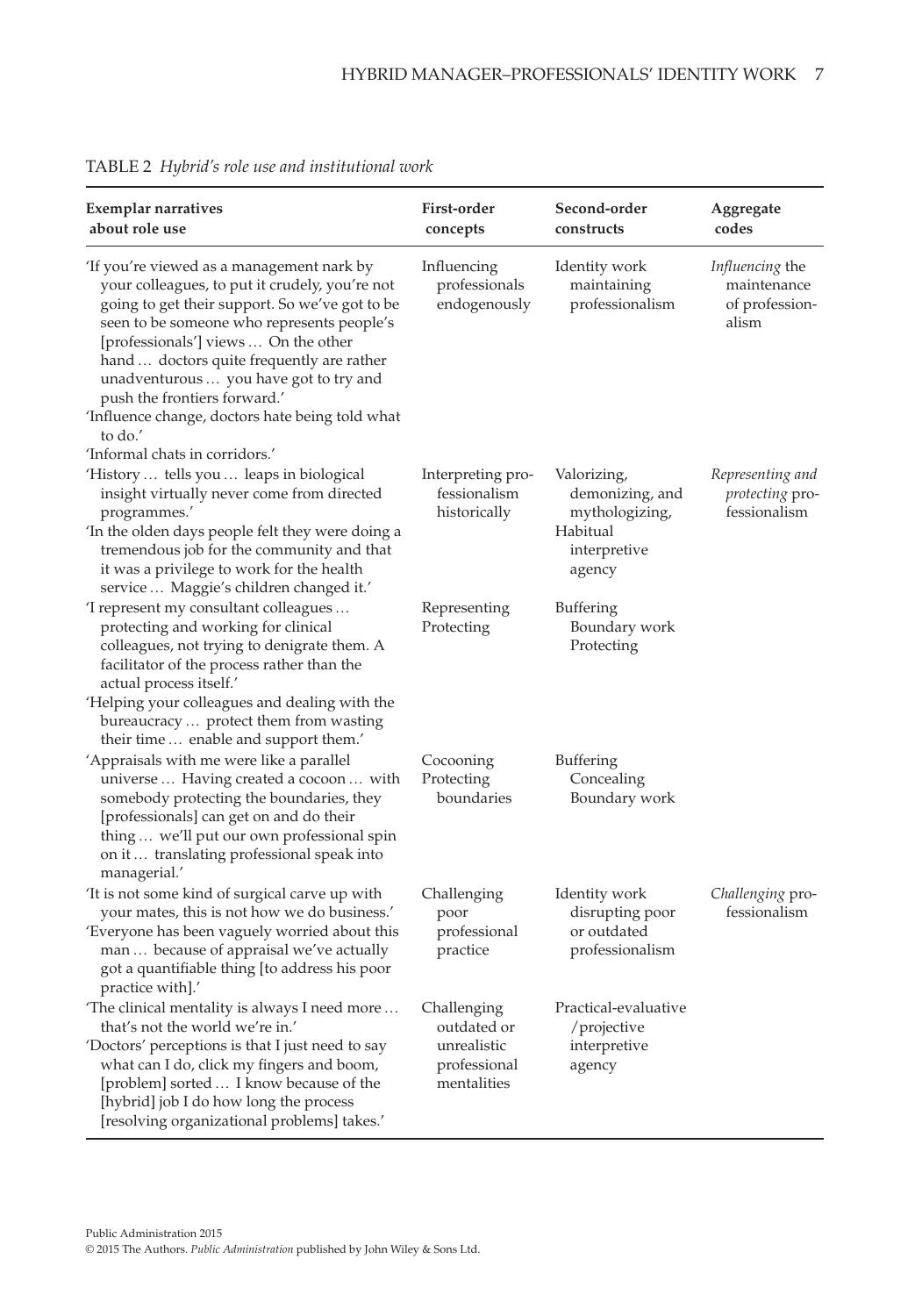#### 8 GERRY McGIVERN *ET AL.*

#### TABLE 2 *Continued*

| Exemplar narratives<br>about role use                                                                                                                                                                                                                                                                                                                                                                                                                                                                                                                                                                                                                         | First-order<br>concepts                                          | Second-order<br>constructs                                                                                                                       | Aggregate<br>codes                                               |
|---------------------------------------------------------------------------------------------------------------------------------------------------------------------------------------------------------------------------------------------------------------------------------------------------------------------------------------------------------------------------------------------------------------------------------------------------------------------------------------------------------------------------------------------------------------------------------------------------------------------------------------------------------------|------------------------------------------------------------------|--------------------------------------------------------------------------------------------------------------------------------------------------|------------------------------------------------------------------|
| 'I don't think it is a government target, I think<br>that if I had my granny waiting in A&E over<br>12 hours I wouldn't be happy. So we need to<br>try and find a solution.'<br>'If you want to have your service invested in,<br>then you need to be made a target use the<br>politics to your own advantage  for<br>patients  to get where they want.'<br>'Targets are here to stay, you have to try and<br>use them to your advantage  selling to<br>your colleagues [that reality]  focus on<br>patient experience  to improve that and<br>your lives.'                                                                                                   | Using targets to<br>improve<br>services and<br>patient care      | Constructing<br>institutional<br>arrangements as<br>complementary<br>Using practi-<br>cal/evaluative<br>and projective<br>interpretive<br>agency | Using and integrating<br>managerialism<br>and<br>professionalism |
| T'm getting quite a lot of inquiries from the<br>GMC [UK medical regulator]  I need<br>evidence that this doctor did go through the<br>appraisal process  [Professional appraisal]<br>is a national and organizational response to<br>medical scandals  a system that we can say<br>confidently to the outside world, all our<br>doctors are appraised, we know that they are<br>OK.'<br>'Traditionally in healthcare we have assumed<br>quality  The Bristol case really<br>demonstrated that you can't make that<br>assumption  I respect that society is not<br>minded to believe that any more. They will<br>believe that on the basis of evidence  so we | Demonstrating<br>evidence of<br>good<br>professional<br>practice | Policing, regulating,<br>and auditing<br>professionalism                                                                                         | Regulating/auditing<br>professionalism                           |
| have to provide evidence.'<br>'Challenge the data and you get back to us.<br>Otherwise this will be the basis of what we<br>use.'<br>'We insist that every single area has audit<br>activity. We count numbers as much as we<br>can. In any business  you've got to be                                                                                                                                                                                                                                                                                                                                                                                        | Using data                                                       | Auditing                                                                                                                                         |                                                                  |
| counting the volumes and  quality.'<br>'Managing hospitals like any other<br>business - trading off volume, cost and<br>quality.'<br>'Delivering improved services.'<br>'Make some beneficial changes  to benefit a<br>group of patients.'<br>'Redesigning services to increase productivity.'                                                                                                                                                                                                                                                                                                                                                                | Managing<br>Delivering better<br>health services                 | Delivering<br>Improved<br>services                                                                                                               | Improving services                                               |

identity work. In the Appendix, we detail hybrids' medical background and managerial training, how we categorized their 'role claiming' and 'role use', and show the correlation between patterns of role claiming and role use, which we have explained as identity work targeting institutionalized medical professionalism. Finally, we checked the face validity of our analysis with several hybrids.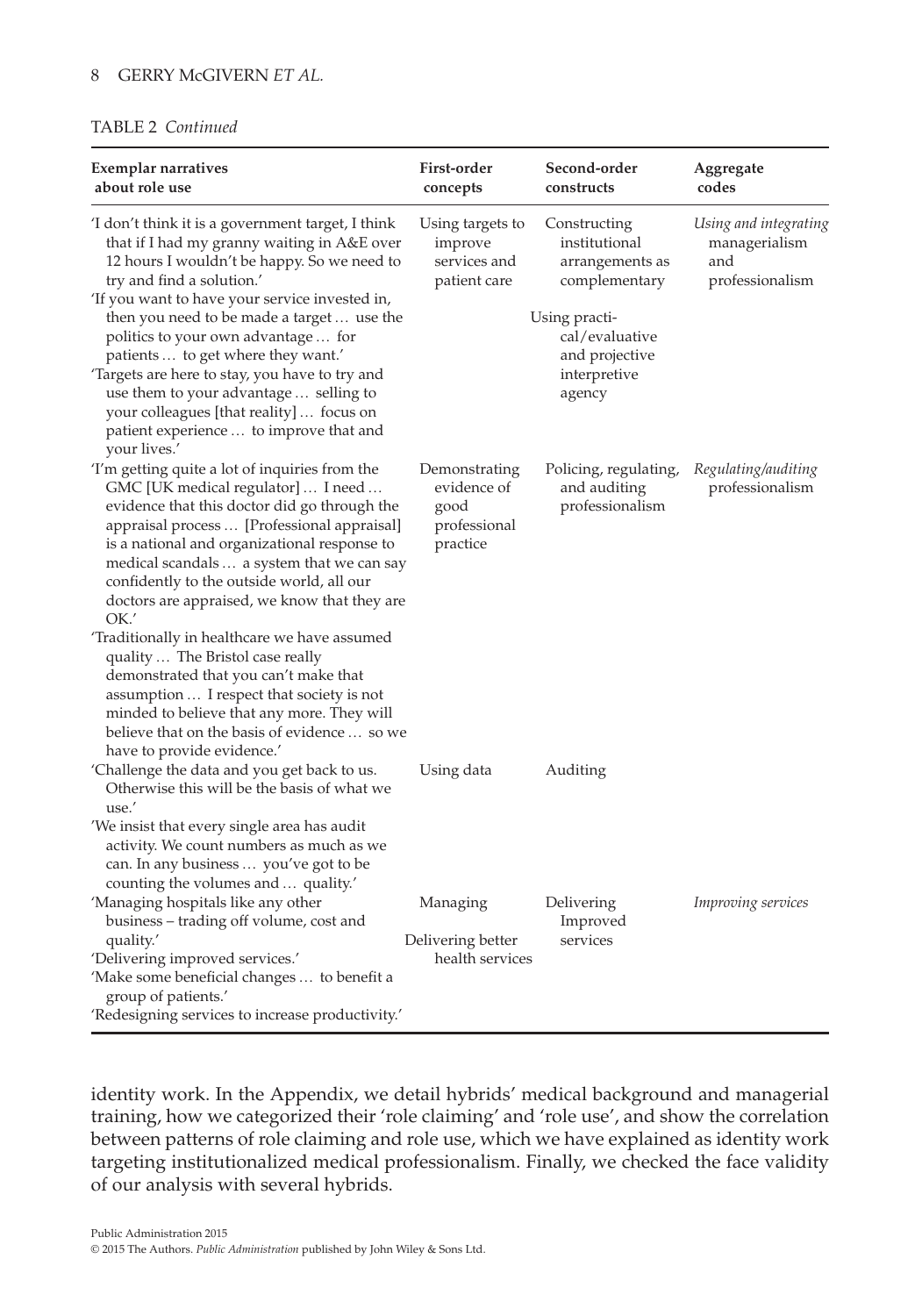|               | Incidental hybrids $(N = 23)$                                                                                                                                                                                                                        | Willing hybrids $(N = 19)$                                                                                                                                                         |
|---------------|------------------------------------------------------------------------------------------------------------------------------------------------------------------------------------------------------------------------------------------------------|------------------------------------------------------------------------------------------------------------------------------------------------------------------------------------|
| Role claiming | Passive professional obligation to take a 'turn'<br>in a hybrid role at professional colleagues'<br>request.<br>Reactive professional obligation to take a hybrid<br>role to address departmental or wider<br>organizational or managerial problems. | Hybrid role is the fruition of formative<br><i>identity work</i> , involving early hybrid<br>role models, positive experience of<br>management, and inter-professional<br>working. |
|               | Hybrid role is a senior professional representative<br>(not a substantively managerial role).                                                                                                                                                        | Hybrid role is a mid-career opportunity<br>providing a permanent career or<br>autonomy to organize services.                                                                       |
| (relational)  | Identity (personal) A professional temporarily in a hybrid role,<br>engaging with management by necessity.<br>Seen by professionals as a professional.                                                                                               | Permanent hybrid manager-professional<br>identity, interested in managing and<br>organizing healthcare services.<br>Seen by professionals as a hybrid or<br>sometimes a manager.   |
| Role use      | Representing and protecting professionals,<br>professionalism and good patient care<br>(constructed individually) from                                                                                                                               | Transcending/disrupting professional<br>boundaries to improve patient care<br>(constructed collectively).                                                                          |
|               | managerialism.<br>Using habitual interpretive agency to valorize<br>professionalism and demonize<br>managerialism.                                                                                                                                   | Using practical/evaluative and projective<br>interpretive agency to influence and<br>challenge unrealistic and outdated<br>professional mentalities and practices.                 |
|               | Co-opting and loose-coupling managerialism to<br>conceal and buffer ongoing professionalism.                                                                                                                                                         | Using/integrating professionalism and<br>managerialism.                                                                                                                            |
|               | Influence maintenance of professionalism using<br>institutionalized modes of professional<br>communication.                                                                                                                                          | Regulating and auditing professionalism,<br>challenging indeterminacy and poor<br>professional practice.                                                                           |
|               | Validation of hybrid role use and professional<br>identity from professional colleagues.                                                                                                                                                             | Experiences in hybrid roles validate a<br>permanent hybrid identity.                                                                                                               |
|               | Maintaining flat intra-professional relations.                                                                                                                                                                                                       | Positioning hybrid as an elite within their<br>profession.                                                                                                                         |
| Roles         | Clinical Director; PEC Chair.                                                                                                                                                                                                                        | (Associate) Medical Director; Public<br>Health Director; Network Director.                                                                                                         |
|               | Institutional work Endogenous maintenance of professionalism.                                                                                                                                                                                        | Professional hybridization aligning<br>professionalism with managerial<br>organizational and policy contexts.                                                                      |

TABLE 3 *Incidental and willing hybrids*

#### **RESULTS**

Two main antecedents explain hybrids' impact on professionalism: at the macro level, the managerialization of healthcare, creation of hybrid roles, and professional regulatory reforms; at the micro level, endogenous agency and intra-professional variation, which we explore using Creed *et al.*'s (2010) framework of 'role claiming' and 'role use'.

#### **Claiming hybrid roles**

We found five hybrid role claiming narratives. The first suggested that professionals had been volunteered by professional colleagues for hybrid roles and felt obligated to do a 'turn'. Here identity work downplayed agency and highlighted the maintenance of a *professional* social identity, justifying taking hybrid roles as a *passive professional obligation*.

The second narrative suggested that hybrid roles had been taken on out of a sense of obligation and in response to departmental or managerial problems. For example, Nigel (PEC Chair/GP, Roles 3) described 'role conflict' as he self-identified as a professional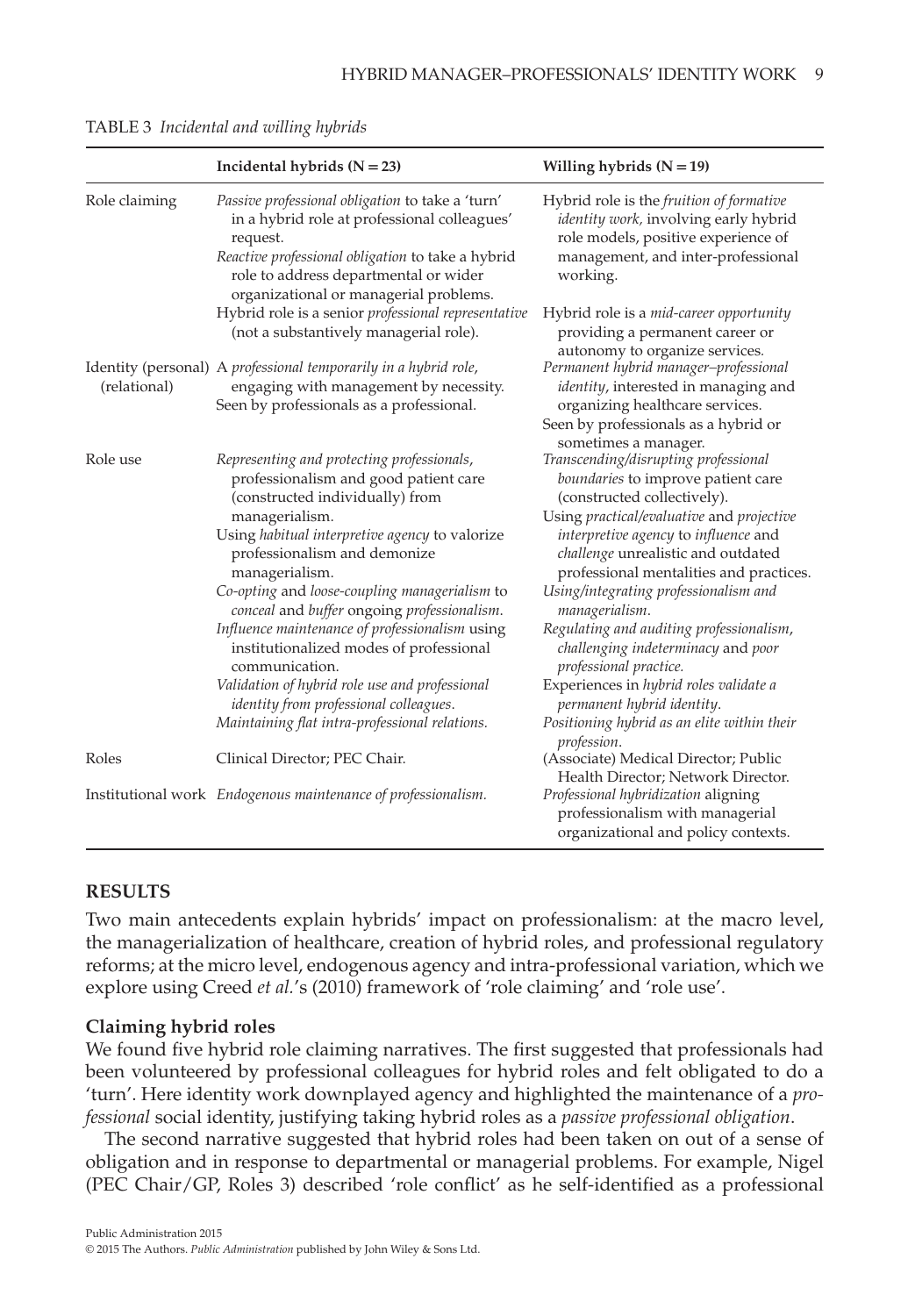but acknowledged the need to engage with management to maintain professionalism, which was a 'reality' other professionals did not see. His identity work maintains the professional social identity, while acknowledging the need for professionals in hybrid roles to buffer professionalism from managerialism. Role claiming is constructed as a *reactive professional obligation*.

The third narrative positioned hybrid roles as senior professional positions, dismissing its managerial component. Rory (Clinical Director, Appraisal 53) commented: 'The bottom line is that I'm a surgeon first… then I happen to be an administrator.' This identity work asserts professional identity, downplaying how the managerial component of hybrid roles affects enactment. Here professionals claimed hybrid roles as *professional representatives*.

A fourth narrative described hybrid roles as the *fruition of formative hybrid identity work* earlier in professionals' careers. For example, Henry (Medical Director, Appraisal 65) noted: 'At quite a young age I wasn't just doing doctoring, I had to make the system work. I found that pretty challenging and very interesting… so that is where my career ended up.' Other hybrids mentioned role models who influenced them to move into medical management. John (Associate Medical Director, Appraisal 23) recalled 'a head of department when I was a young consultant, who… taught me to use the system… rather than see it as an obstruction.' Highlighting earlier managerial professionals can be seen as identity work legitimizing hybrid roles and identities.

These hybrids reconciled managing and professionalism as complementary. Some described clinical work as 'boring' (Clinical Director, Appraisal 25) and organizing and managing healthcare as more rewarding: 'I almost don't practice medicine any more but I like that and I am intellectually happy with that. I find the reward in trying to make these things [healthcare organizations] work' (Henry, Medical Director, Appraisal 65). James (Medical Director, Appraisal 34) noted that he could do clinical practice 'with my eyes closed, whereas management I find very tricky'. Thus Henry and James recalibrate *medical* management as more interesting and difficult than medicine, positioning medical management as an elite professional subspecialty.

The final narrative suggested that hybrid roles were an unexpected *mid-career opportunity*. Phil (Clinical Director, Networks C13) commented: 'I didn't see that I would like to move into management, but I like the ability to organize myself and my services… as trainee you have different priorities… to learn to be a good surgeon.' He noted that hybrid roles provided more job security than clinical roles. Claire (Clinical/Network Director, Networks P31) noted how she decided to move into medical management as her most promising career path: 'Education and research wasn't going to happen… the clinical role, yes, but would that hold my interest? … Then you kind of realize… most medics could do management… [but] don't want to, have other interests, or don't have the aptitude ... I do.' Claire was aware that 'as you go up the chain there's a distancing from your clinical colleagues, because you have to take on the corporate ethos' and she might be seen as 'selling out'. Nonetheless, she developed a permanent hybrid identity, remarking that Medical Director 'looks like the career path'. Here identity work is more individual than oriented towards the professional social identity, with hybrids unapologetically describing their role in managerial terms.

Combining 'passive', 'reactive professional obligations', and 'professional representative' role claiming narratives, we created an '*incidental hybrid*' type, where hybrid roles were essentially incidental to incumbents' professional identities. Combining 'fruition of formative identity work' and 'mid-career opportunity' role claiming narratives, we create a 'willing hybrid' type, where hybrids proactively claimed hybrid roles.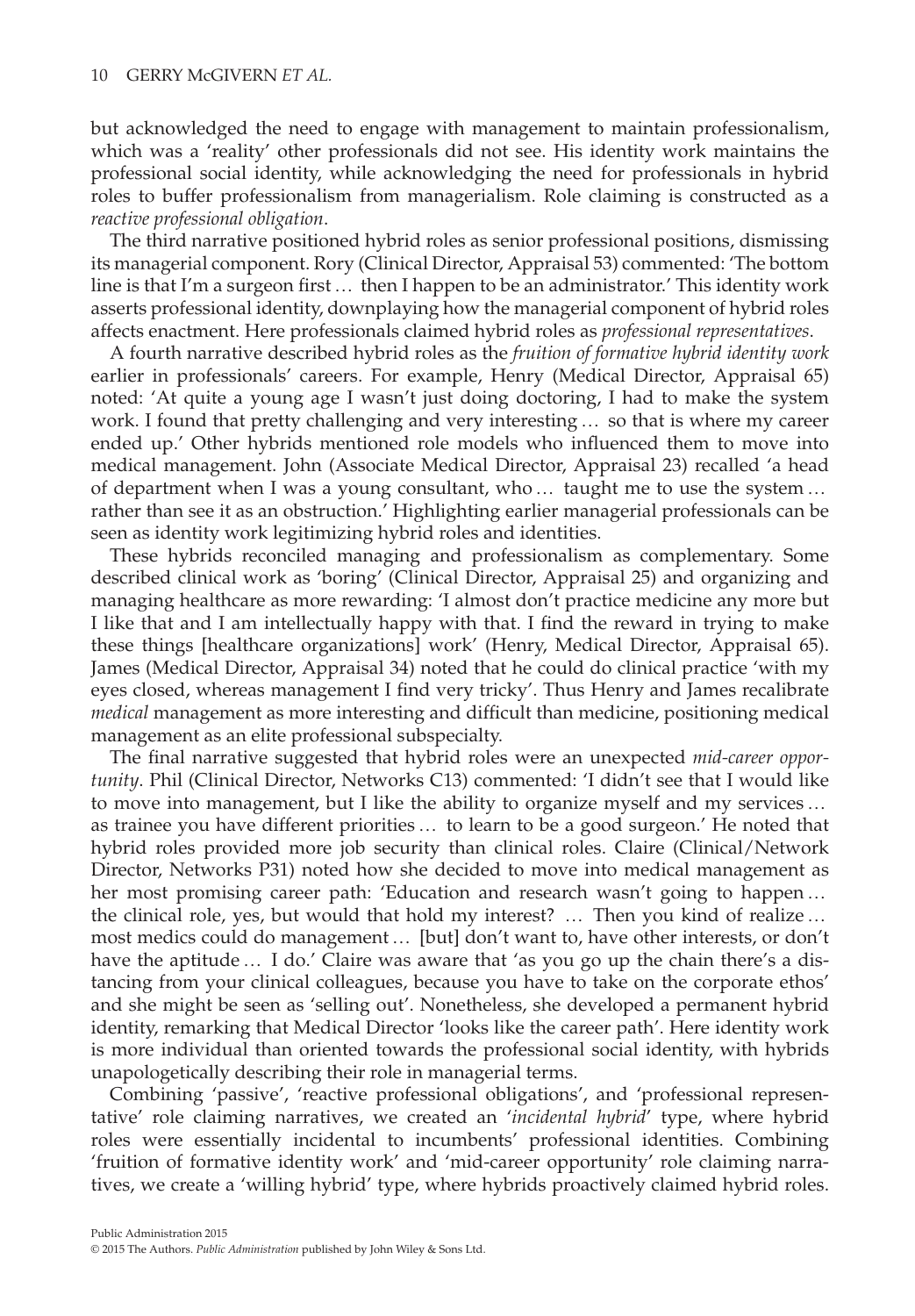Despite accusations from some professionals of 'going over to the dark side' (Phil, Clinical Director, Networks C13) or becoming 'a poacher turned gamekeeper… fraternizing with the enemy' (Steve, Clinical Director, Appraisal 25), willing hybrids had developed permanent hybrid identities. While hybrids' role claiming narratives may be post-hoc justifications, they represent identity work revealing attitudes towards professionalism.

Table 1 shows exemplar narratives, first- and second-order and aggregate incidental and willing hybrid role claiming codes. The Appendix shows how we categorized hybrids: 15 'fruition' and 4 'opportunity' narratives, making 19 willing hybrids; and 5 'reactive obligation', 5 'passive obligation', and 13 'professional representative' narratives, making 23 incidental hybrids. One hybrid fell between willing 'fruition' and incidental 'reactive obligation' categories.

#### **Using hybrid roles**

We next examine how professionals 'use' hybrid roles to 'influence' other professionals, and consequently organizations, in ways 'as pure doctor you can't' (Steve, Clinical Director, Appraisal 25). We present four 'role use' narratives below.

#### *'Representing and protecting' professionalism*

Incidental hybrids tended to enact hybrid roles on a clinical basis, using their role to 'represent' professionals and maintain professionalism. For example, Peter (Medical Director, Roles H) commented: 'I take clinical judgement and experience into the Medical Director role.' Toby (former Clinical Director, Appraisal 33) noted the importance of being seen to represent professionals to 'get their support' rather than being seen as a 'management nark'. He acknowledged professionals' conservatism and the need to 'push the frontiers forward' but 'influenced' professionalism through 'informal chats' in traditional professional terms.

Incidental hybrids used their role to 'protect' professionals and maintain professionalism, glorifying past professionalism and drawing upon lessons from 'history' to interpret the potentially disruptive effects of managerialism. For example, Rory (Clinical Director, Appraisal 53) demonized 'Maggie's children' (a reference to NHS managers introduced under Margaret Thatcher's government) for undermining the sense from 'the olden days' that being an NHS doctor was 'doing a tremendous job for the community'. Simon (former Clinical Director, Networks G29) noted: 'History … tells you … leaps in biological insight virtually never come from directed programmes', enacting his hybrid role by 'helping colleagues and dealing with the bureaucracy… to protect them from wasting their time'.

Clive (Clinical Director, Appraisal 35) demonized the political and managerial context framing appraisal 'in terms of what beans can we count' for the health minister rather than 'issues that are of a genuine concern to professionals' or what 'patients want from professionals'. He contrasted being made to 'jump through hoops and fill in lots of forms' with his own 'professionally appropriate ways of assessing your achievements', 'looking after patients… within the constraints', and 'trusting' professionals while keeping a professional 'eye' on them. Reflecting accounts of academic appraisal (Townley 1997), Clive therefore co-opted appraisal, conducting it 'like a parallel universe', completing 'tick box' paperwork to provide the impression of managerial regulation, putting a 'professional spin on it… translating professional speak into managerial'. Then, 'having created a cocoon… protecting the boundaries', professionals were able to 'get on and do their thing'.

In sum, incidental hybrids used hybrid roles and engaged in identity work to 'represent' and 'protect' professionals and maintain professionalism.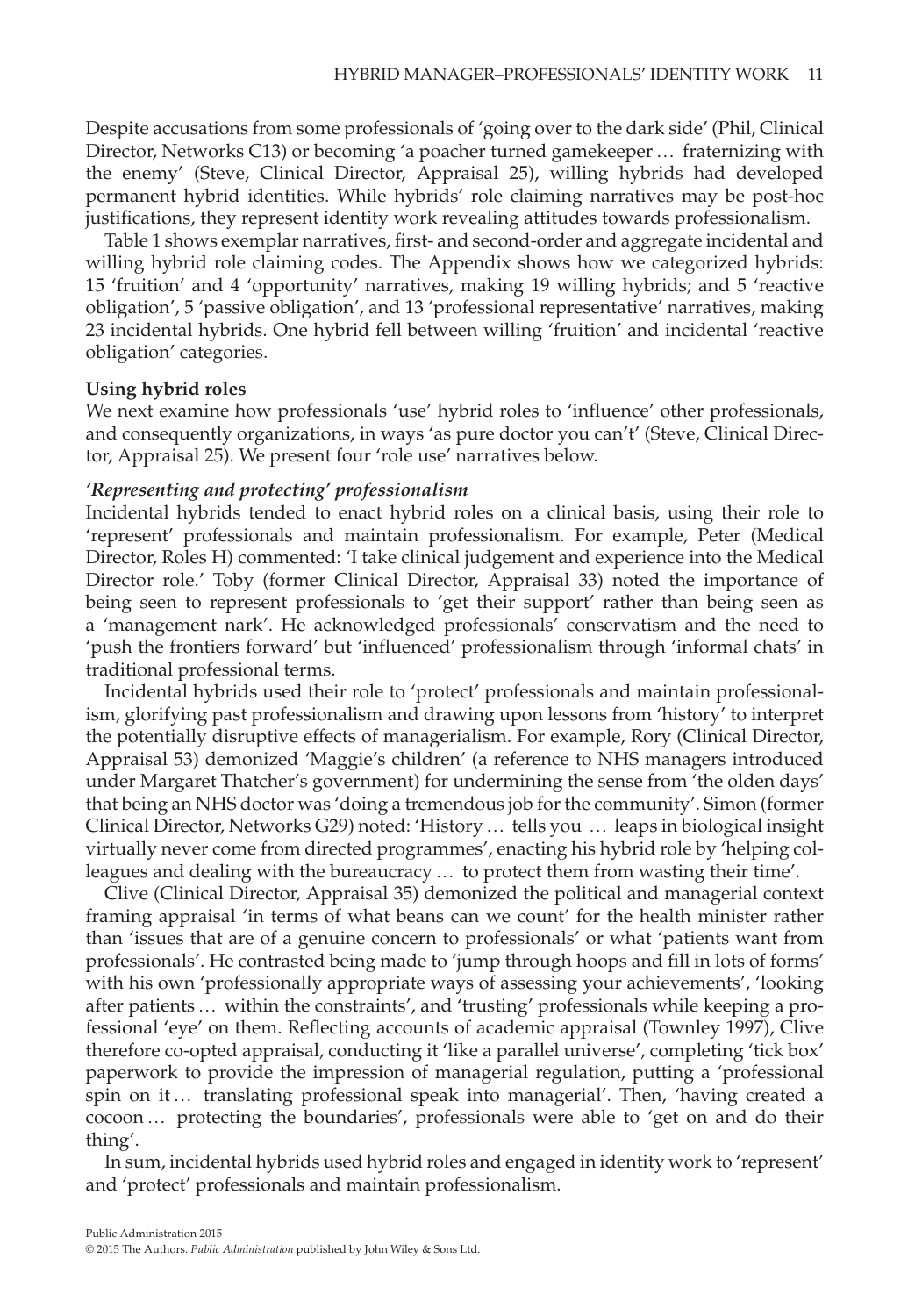#### *Professional identity violations and reconciliation work*

Steve (Clinical Director, Appraisal 25) described how a potential professional 'identity violation' (Pratt *et al.* 2006) in a hybrid role changed his relationships with colleagues and institutionalized professional norms: 'I now… understand that it is actually very complex, a hospital… dependent on good managers and good clinicians in management… My relationship with my colleagues has changed. Some definitely see that I have crossed to the other side… It has been… an eye opener for me seeing actually how some of my [professional] colleagues… don't actually pull their weight.'

Steve's perception of professionals (the 'eye opener' that colleagues don't 'pull their weight') de-legitimizes professionals' superiority over managers. His relations with professional colleagues and social identification had changed ('I have crossed to the other side'). Consequently, he had to engage in 'identity reconciliation work' (Pratt *et al.* 2006; Creed *et al.* 2010), reconstructing his own understanding of good medical professionalism and relations between doctors and managers, identifying with 'team players' rather than professionals: 'The Medical Director and the Chief Executive and my own general manager, those are the three team players… that I get sensible opinions off.'

Willing hybrids interpretively reconstructed professionalism as involving *inter*professional teamwork, focused on delivering 'the best service' for patients *collectively*, in contrast with institutionalized mono-professional working focused on individual patients. Claire (Clinical/Network Director, Networks P31) noted: 'What motivates me? … Team-working, delivery… On a good day I can give the best service… it's wanting to replicate that throughout the service.' Willing hybrids reframed patients' interests from individual to collective: 'As an individual doctor you're looking out for the individual patient, as a clinical manager you're trying to benefit a group of patients… You must make changes for the benefit of the patient, because you will always be listened to if you say that' (Brian, Clinical Director, Appraisal 54).

Willing hybrids challenged professionals who ignored resource limitations in providing public healthcare. Claire (Clinical/Network Director, Networks P31) noted: 'The clinical mentality is always, I need more staff… the latest machine… more space, that's just not … the world we're in.' Irene (Public Health Director, Networks P3) noted: 'Doctors can and do ration healthcare. It is just that I admit that I do it; I weigh up collective good versus individual needs.'

In sum, willing hybrids enacted their role in ways misaligned with traditional professionalism, by engaging with managers and managerialism, to the extent of being accused of losing their medical professional identity. This potential identity violation, combined with experiencing the complexity of delivering healthcare, led to personal identity reconciliation work in which willing hybrids reconstructed medical professionalism, disrupting traditional professionalism as outdated and unrealistic, reconceptualizing professionalism in terms of delivering the best care for patients collectively.

#### *'Using' and 'integrating' professionalism and managerialism*

Having engaged in personal identity work leading to a new understanding of professionalism, willing hybrids legitimized 'using and integrating' professionalism and managerialism. James (Medical Director, Appraisal 34), for example, positioned managerial targets and patient care as complementary: 'I don't think it is a government target, I think that if I had my granny waiting in A&E over 12 hours I wouldn't be happy. So we need to try and find a solution.' He argued that targets could be beneficial: 'If you want to have your service invested in, then you need to be made a target… Rather than argue about your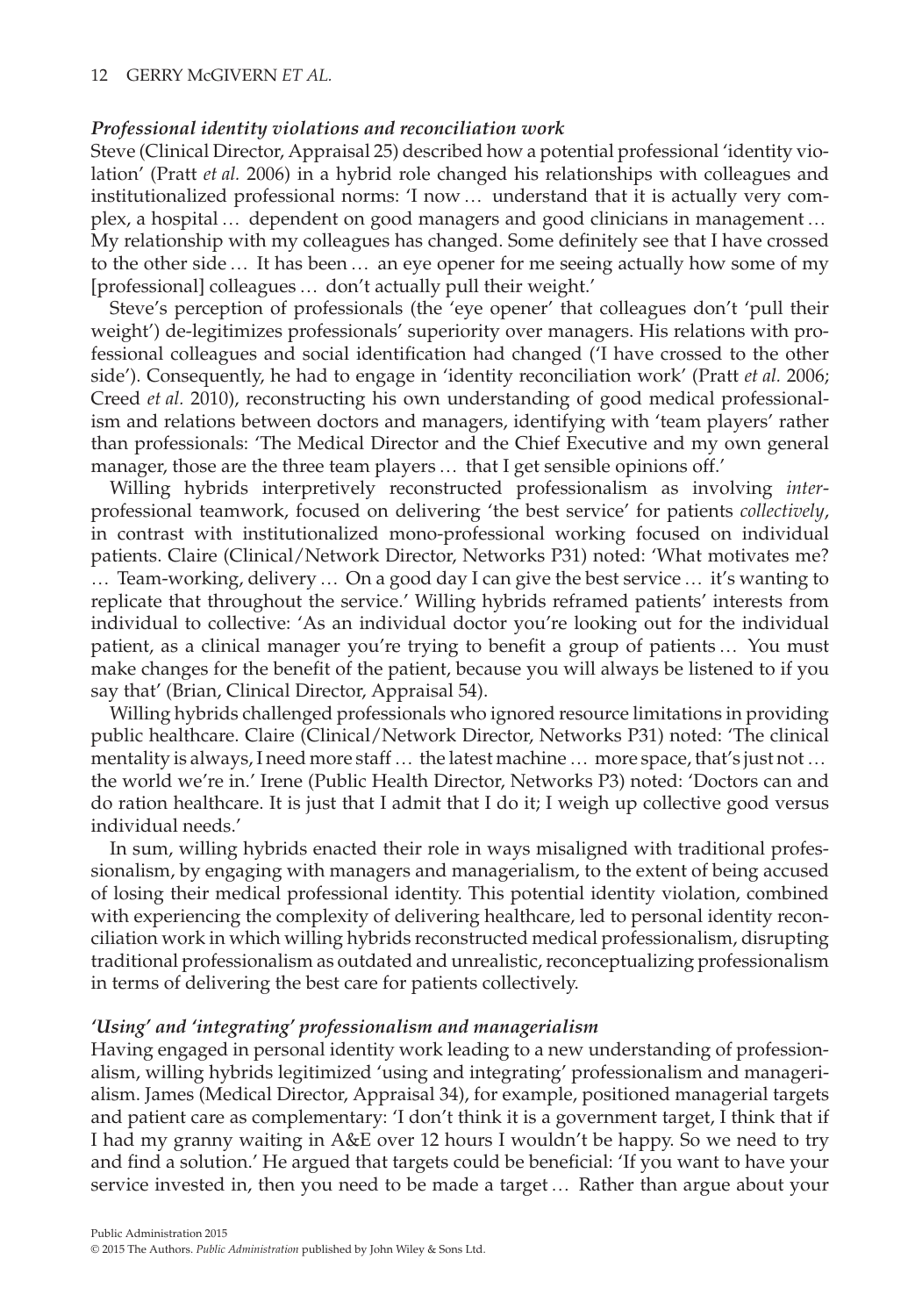targets… the medical profession has got to be a lot cleverer about using politics to get where they want.'

Claire (Network/Clinical Director, Networks P31) similarly argued that professionals could 'use' targets to benefit patients: 'Targets are here to stay… [I am] selling to colleagues that we need to use [targets] to our advantage, focus on patient experience… no one can argue with that.' Claire re-frames targets using interpretive agency relating to the present and future ('Targets are here to stay') and then 'sells' using targets to benefit patients and professionals. However, the bottom line for all hybrids was maintaining professionalism by acting in patients' interests.

In sum, building on foundational personal identity work, willing hybrids 'use and integrate' (Hargrave and Van de Ven 2009; Creed *et al.* 2010) professionalism and managerialism to legitimate hybrid professionalism within their wider profession.

#### *Auditing and regulating professionalism*

Indeterminate professional practice is core to professionalism, providing the basis for regulatory autonomy (Jamous and Peloille 1970; Freidson 1994). However, Brian (Network Medical Director, Networks C21) describes what we call 'auditing work', which challenged professional indeterminacy to discipline professionals resisting service improvements. When surgeons tried to dismiss data showing that they needed to change how they conducted surgery ('let's discuss this one later in the pub'), Brian argued that this was illegitimate professional practice and 'not how we do business… Challenge the data… otherwise this will be the basis of what we use.' Willing hybrids' auditing work therefore challenges *professional* behaviours undermining professional legitimacy.

Willing hybrids engaged with managerial processes as 'regulating work'. For example, Henry (Medical Director, Appraisal 65) noted: 'I'm getting quite a lot of inquiries from the GMC ... I need ... evidence ... a system that we can say confidently to the outside world, all our doctors are appraised… are OK.' Henry commented that 'the strongly held view amongst my colleagues that nobody understands what they do except for themselves … seems to me a pretty indefensible position.' Patrick (Medical Director, Appraisal 66) describes how, following the 'Bristol' scandal, he maintained professional legitimacy by 'respecting' a society that no longer assumed that doctors practised well and wanted 'evidence': 'Traditionally in healthcare we have assumed quality… The Bristol case really demonstrated that you can't make that assumption … I respect that society is not minded to believe that any more. They will believe that on the basis of evidence… so we have to provide evidence.'

Patrick legitimizes professionalism using organizational processes and calculative expertise to discipline poor *professional* practice. He also noted that appraisal 'reinforces the authority of the senior people' (hybrids) over the professional 'rank and file'. Steve (Clinical Director, Anaesthetist, Appraisal 25) similarly commented that appraisal had enabled him: 'To get to the bottom of what they [surgeons] actually do', but noted that he only recorded problems discussed in appraisal documentation if they were dangerous to patients or subject to formal complaints because doing so could have 'serious consequences'. Hybrids' roles as gatekeepers of professional indeterminacy provide significant professional influence.

In sum, willing hybrids used their roles and engaged in identity work to 'evidence' and 'audit' professional practices in ways that could but did not necessarily make them more visible. Willing hybrids absorb managerialism into professionalism to maintain professional legitimacy, creating hybrid professionalism, whilst ensuring professional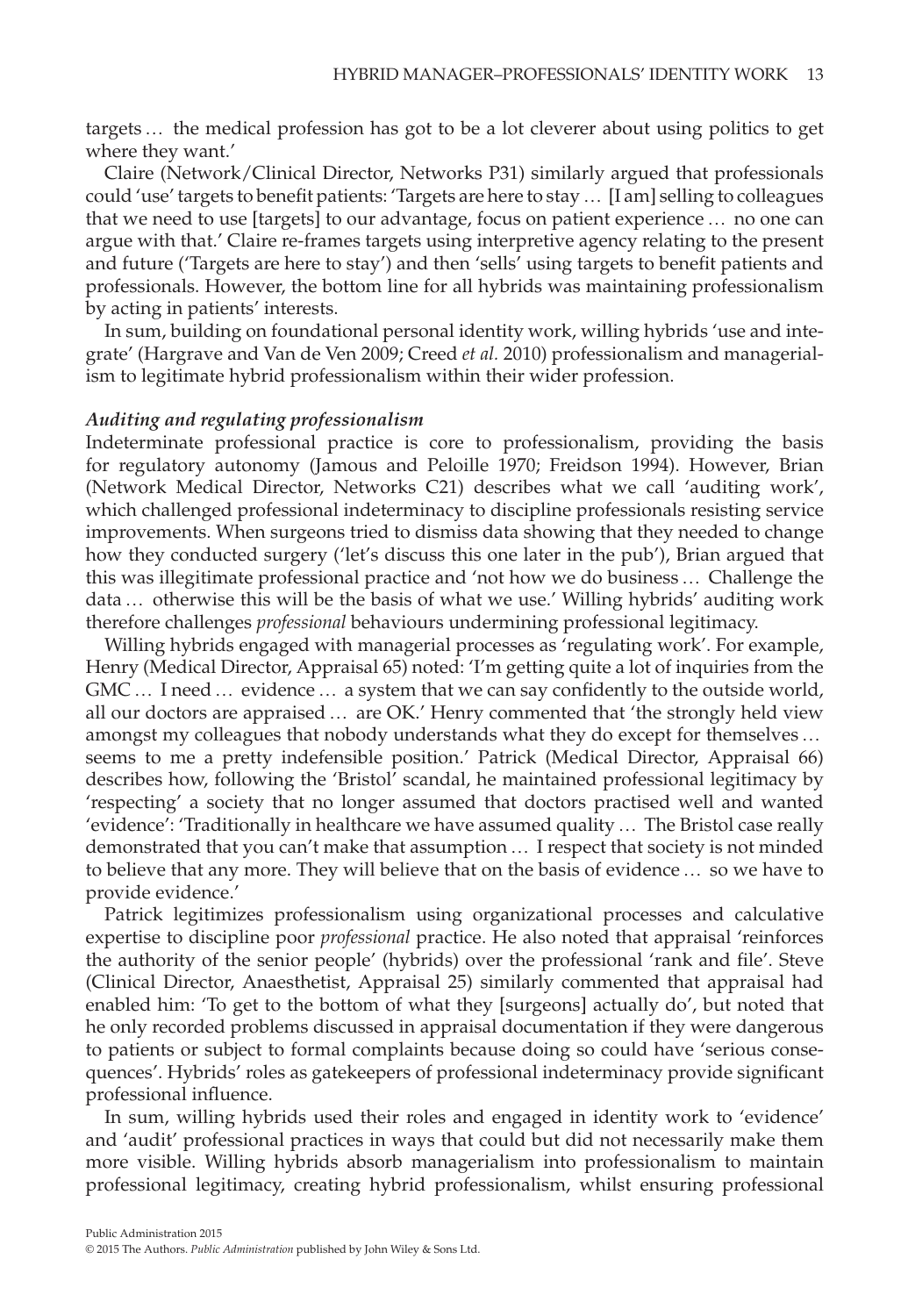(albeit hybrid) control over professionalism, and internally re-stratifying their profession with hybrids as an elite. Table 2 shows exemplar narratives linked to first- and second-order and aggregate codes about 'using' hybrid roles.

### **DISCUSSION**

'Hybrid' manager–professionals and their impact on professionalism and public services have long been of interest to academics and policy-makers (Montgomery 1990; Freidson 1994). Hybrids have moved from 'the dark side to centre stage' (Spurgeon *et al.* 2011), with growing evidence of their pivotal role in managing and organizing contemporary public healthcare (Noordegraaf 2007; Kirkpatrick *et al.* 2009; Ferlie *et al.* 2011; Goodall 2011; Buchanan 2013; Dickinson *et al.* 2013; Ferlie and McGivern 2014; Fitzgerald *et al.* 2013; McDermott *et al.* 2013).

Analysts sometimes presume that hybrids are homogeneous, affecting professionalism and public organizations uniformly. Responding to calls to analyse the interrelationship between institutions and micro-level identities (Lawrence and Suddaby 2006; Thornton *et al.* 2012), our analysis reveals more complexity and variation. It suggests that the impact of hybrid roles and hybrids' enactment of managerialism and regulation, and consequent effects on professionalism and public services, depend on the extent to which they are enacted in practice or loosely coupled (cf. Townley 1997), which largely depends on hybrids' identity work.

Some professionals reluctantly and others willingly enacted hybrid roles and we found an association between 'incidental' and 'willing' hybrids' role claiming identity narratives and role use (see Appendix). Table 3 summarizes differences between willing and incidental hybrids, which we discuss below.

Incidental hybrids maintain their personal and social professional identity and traditional professional norms, rhetorically positioning themselves temporarily in hybrid roles by obligation. They use 'habitual interpretive agency' (Emirbayer and Mische 1998) to 'represent and protect' professionalism, 'influence' colleagues to maintain traditional professional norms, and use regulatory processes such as appraisal to 'repair and conceal' (Lawrence and Suddaby 2006) misalignments between professionalism and its managerial context. Incidental hybrids' identity work reflects previous accounts of hybrids 'buffering' (Freidson 1994) professionalism from managerialism permeating public services.

Willing hybrids' identity work is more novel. Some willing hybrids described formative identity work, often involving hybrid mentors or role models, during which they had internally reconciled contradictions between professionalism and managerialism. Hybrid roles were therefore salient to willing hybrids' identities. Others experienced potential professional identity violations as hybrids (accusations of 'selling out' or 'turning to the dark side'). Threatening questions about professional identity led hybrids to critically reflect on professionalism in contemporary managerial contexts and engage in 'identity reconciliation work' (Pratt*et al.* 2006; Creed *et al.* 2010), which for willing hybrids involved *becoming* a hybrid.

Willing hybrids' personal identity work laid the foundation for 'being the change' (Creed *et al.* 2010) and enacting hybrid professionalism. Hybrid roles took professionals' identities to the limits of legitimate professionalism. To avoid becoming a 'management nark', losing professional credibility and influence, hybrids either needed to conform to conventional professional norms or to realign norms with their personal self. Whereas incidental hybrids conformed, willing hybrids used 'practical' and 'projective interpretive agency' (Emirbayer and Mische 1998) to disrupt and 'challenge' 'unrealistic'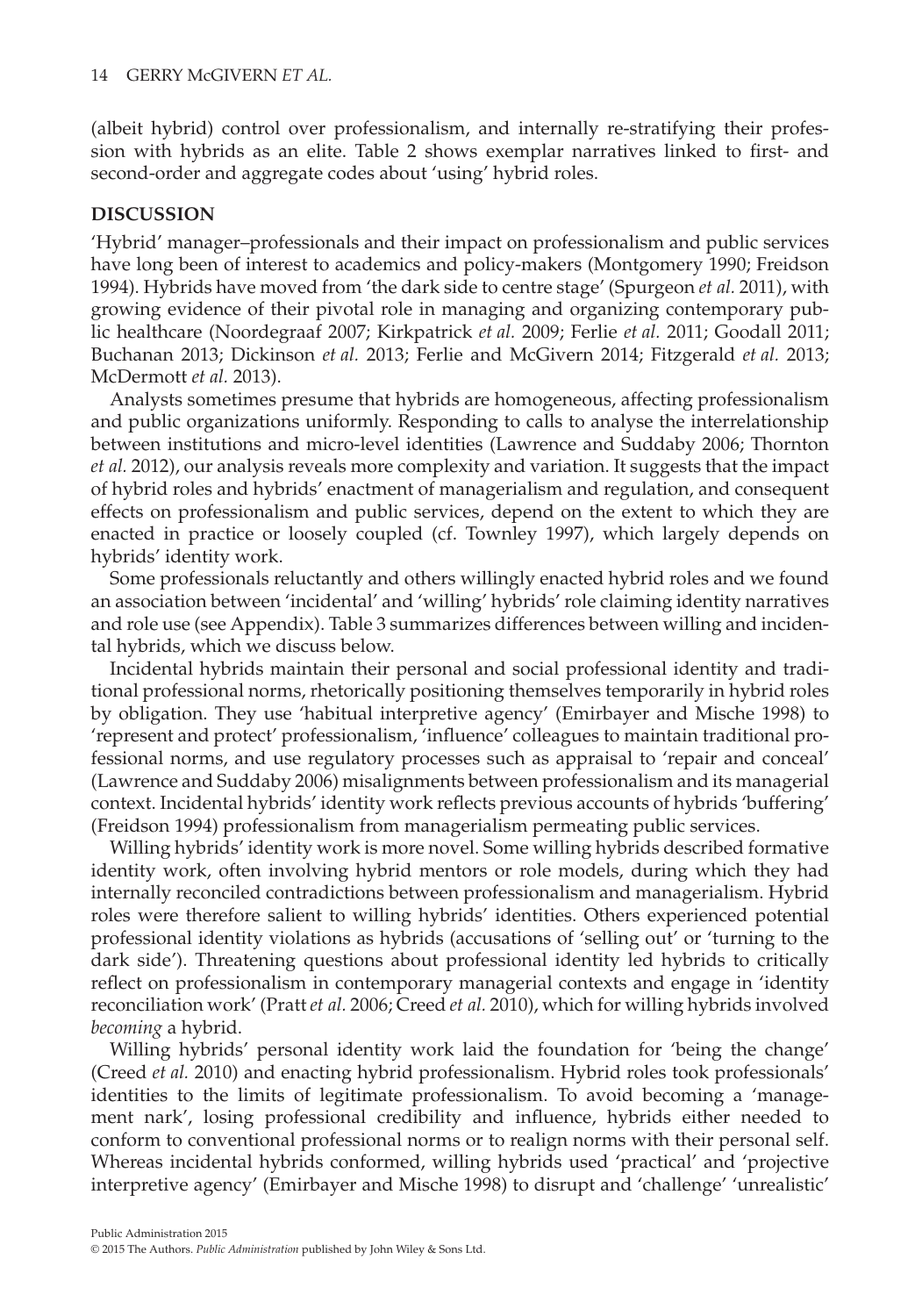and 'outdated' professionalism, highlighting its relationship with present and future patient care. They interpretively 'influenced' the reconstruction of professionalism as being about delivering patient care *collectively*, which legitimated 'using/integrating' (Hargrave and Van de Ven 2009; Creed *et al.* 2010) managerialism and professionalism to create hybrid professionalism, and then 'validated' (Pratt *et al.* 2006) permanent hybrid personal identities.

Willing hybrids' identity work involved intra-professional battles for jurisdiction over professional work (Abbott 1988; Reay *et al.* 2006; Currie *et al.* 2012). By legitimating hybrid professionalism, willing hybrids position the work of 'regulating/auditing professionalism', interpreting professionals' legitimacy in managerial healthcare contexts as crucial for maintaining wider professionalism. Willing hybrids challenged the indeterminacy of *poor* professional practices, which they judged to undermine professionalism, but maintained the need for professionals to judge professional practice. Hence, professional control of professional practice continued, while bolstering the elite position of hybrids collectively within their profession. This identity work, developing institutional conditions supporting the nascent hybrid sub-professional collective identity, reflects Rao *et al.*'s (2003) account of informal and fragmented identity work and identity movements, which gradually transform wider professional norms.

Little research has examined the relationship between identities and institutions, despite their fundamental interrelationship (Chreim *et al.* 2007; Thornton *et al.* 2012). We explain interrelations between institutionalized professionalism, and personal and collective identity work. We describe how hybrids' personal identity work, in relation to professionalism and managerialism, provided a foundation for their construction and enactment of hybrid professionalism, which in the case of willing hybrids created institutional conditions enabling the fragmented emergence of hybrid professionals collectively. We speculate that this identity work may produce similar further cycles of identity work shaping hybrid professionalism and a growing hybrid collective identity.

The prevalence of willing hybrids in our study (19/43 – see Appendix) may signal that medical management is considered a legitimate sub-specialty within the medical profession. Empirically, this is an important development, which extends earlier research on hybrids. Recent empirical studies (McDonald *et al.* 2009; Currie *et al.* 2012) have similarly noted increasing stratification of the medical profession in response to managerialism. However, the similarity between incidental hybrids and hybrids in earlier studies is also striking, suggesting that the maintenance of institutionalized professionalism remains powerful.

We found a correlation between hybrid roles and identities (see table 3). Incidental hybrids were often in Clinical Director or PEC Chair roles; willing hybrids in Medical, Network, or Public Health Director roles. Accordingly, it could be argued that being in increasingly senior hybrid roles *produces* more managerial hybrids' identities. However, we suggest that the underlying driver for claiming senior hybrid roles is identity work. Many hybrids in Clinical Director roles chose not to advance in their careers as hybrids because they did not want to lose their professional identity. Professionals would not willingly claim senior hybrid roles, and become distanced from professional colleagues, without first cultivating a hybrid self.

Formal managerial training, career paths, and financial rewards did not appear to significantly affect professionals' decisions to take hybrid roles. Only two hybrids whom we interviewed had MBAs, and few noted being affected by managerial training; as one Clinical Director (Appraisal 25) commented: '[Management] courses… when I became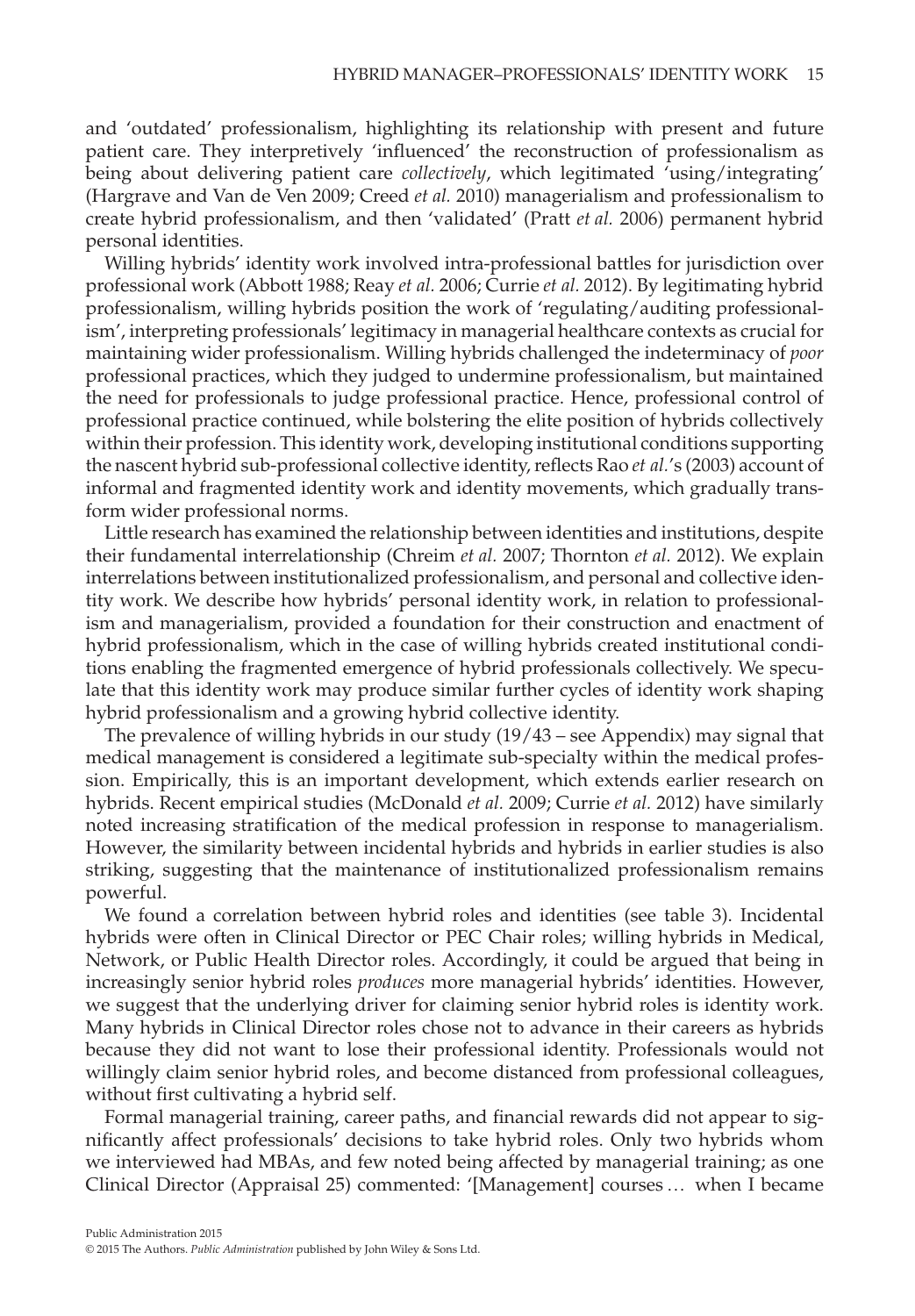a Clinical Director were useful insomuch as you met other people in the same boat … doing the same role.' A former Clinical Director (Appraisal 48) described his experience as a hybrid as 'not a very happy one' due to 'the lack of support' in learning how to enact his hybrid role. He had consequently learned 'never ever to take a job like that without a defined job description'. Recent research (Buchanan 2013; Dickinson *et al.* 2013) suggests that while managerial training and career paths for medical leaders may be improving, they remain patchy, providing inadequate support for many hybrids, and financial rewards do not appear to significantly motivate professionals to take hybrid roles either. Likewise, hybrids we interviewed noted that the financial rewards from hybrid roles were small compared with those from private medical practice.

Montgomery (2001, p. 224) suggests that more important for professionals than managerial 'preparation' is 'willingness' to enact hybrid roles. Similarly, our research suggests that learning to *be* a hybrid may therefore be more important than learning to *do* management. As one hybrid interviewee noted: 'most medics could do management but don't want to.' The foundation for professionals wanting to take hybrid roles, and enact them in ways that transform professionalism and healthcare, appears to be formative identity work or later identity reconciliation work. Socialization before and after role transitions affects how roles are enacted (Nicholson 1984). Therefore, hybrid 'role modelling' (Cruess *et al.* 2008) and 'identity-based leader development' (Ibarra *et al.* 2010), in which professionals develop hybrid identities validated by peers and mentors (Ibarra 1999; Pratt *et al.* 2006), may be the most effective training for future hybrids, with the most significant impact on professionalism and public services.

This article has limitations but these provide opportunities for further research. Our research was focused on one country (England), a single profession (medicine), and a reanalysis of interviews with hybrids from three wider studies. Our sample of interviewees cannot be presumed to be representative of the wider medical profession. We simply analysed the interviews of participants in the three wider studies who were or had been in hybrid roles. More research is therefore needed to test the generalizability of our model and findings among a wider and purposefully representative sample of hybrids in the UK and other countries.

We note hybrid roles in universities (e.g. academic heads of department, deans, and (pro) vice-chancellors) (Deem *et al.* 2007), social care, and education (Exworthy and Halford 1999). Our model may be transferable to other contexts around the world, particularly in professionalized public service organizations. More research is therefore needed to understand important questions about how hybrid professionals' identity work is shaping hybrid professionalism and professionalized public service organizations around the world.

### **CONCLUSION**

Examining the interrelationships between professionalism, and personal and social identity work, we explain how 'hybrid' manager–professionals maintain and hybridize professionalism in managerial organizational and policy contexts. We found two hybrid types. 'Incidental hybrids', professionals temporarily in hybrid roles, use hybrid roles to 'represent', 'protect', and maintain professionalism. 'Willing hybrids' developed authentic hybrid identities during formative identity work or later in hybrid roles during identity reconciliation work, reacting to potential professional identity violations. These provided a foundation for 'challenging and disrupting' traditional professionalism and 'using and integrating' professionalism and managerialism to create hybrid professionalism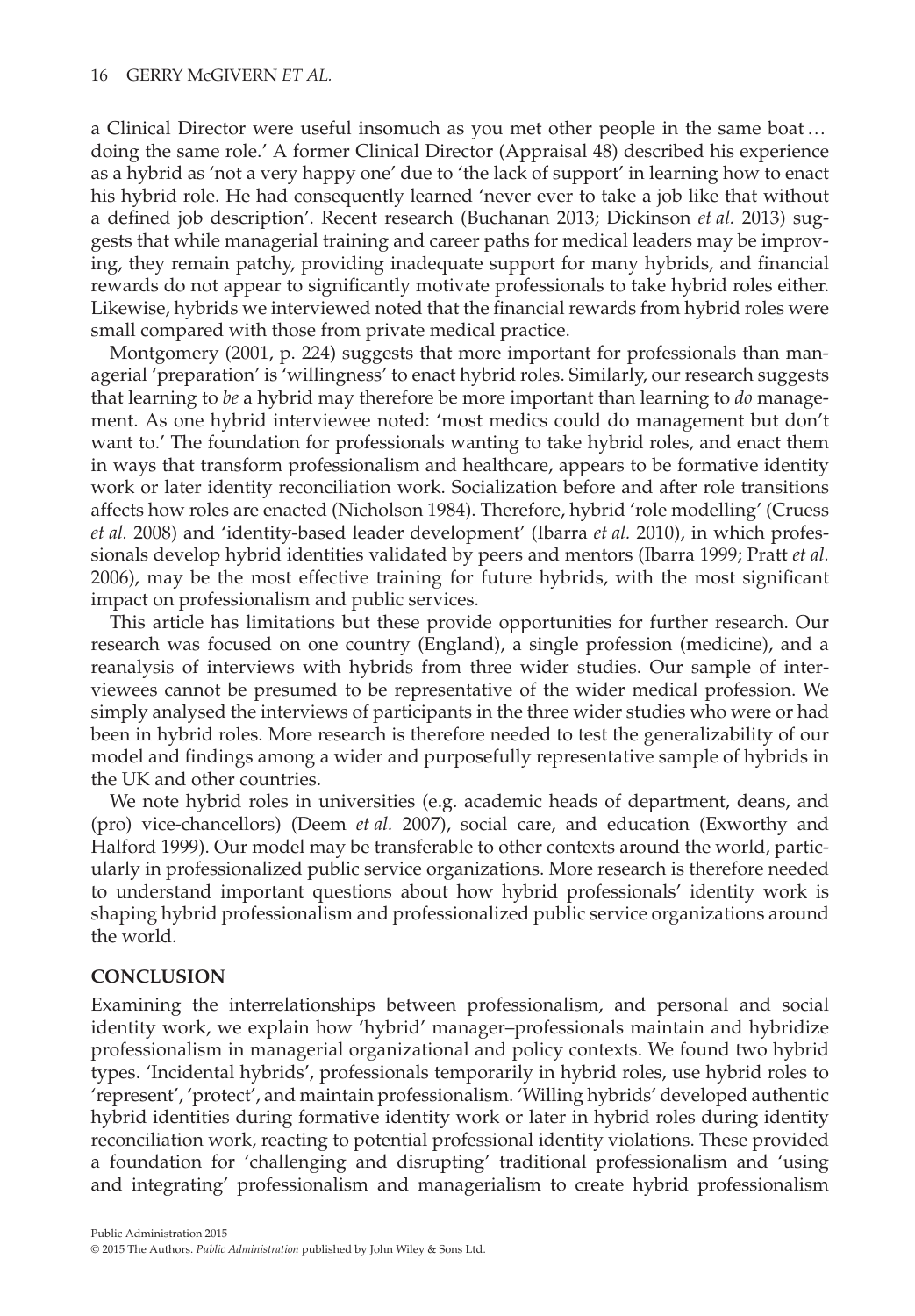more aligned with willing hybrids' personal hybrid identity and their managerialist healthcare context. Through 'auditing and regulating' work, aligning and legitimating professionalism with its managerial context, hybrids also position hybrids collectively as a professional elite.

#### **ACKNOWLEDGEMENTS**

We acknowledge funding from the Economic and Social Research Council for the first study (McGivern 2005) and the National Institute for Health Research Service Delivery and Organization Programme for the two later studies (Fitzgerald *et al.* 2006 [Ref 08/1201/021]; Ferlie *et al.* 2010 [Ref 08/1518/102]) on which this article is based. The opinions expressed are those of interviewees and the authors, and do not necessarily reflect those of the National Institute for Health Research, NHS, Department of Health, or Economic and Social Research Council. We thank the individuals and organizations that took part in these studies, and the Editor (Martin Lodge) and anonymous reviewers for their helpful comments about how we could improve the article.

#### **REFERENCES**

Abbott, A. 1988. *The System of Professions: An Essay on the Division of Expert Labor*. Chicago, IL: Chicago Press.

- Ashforth, B. 2001. *Role Transitions in Organizational Life: An Identity-Based Perspective*. Mahwah, NJ: Lawrence Erlbaum Associates. Ashforth, B., S. Harrison and K. Corley. 2008. 'Identification in Organizations: An Examination of Four Fundamental Questions', *Journal of Management*, 34, 3, 325–74.
- Battilana, J. 2011. 'The Enabling Role of Social Position in Diverging from the Institutional Status Quo: Evidence from the UK National Health Service', *Organization Science*, 22, 4, 817–34.
- Brock, D., M. Powell and C.R. Hinings. 1999. *Restructuring the Professional Organization Accounting, Law and Medicine*. London: Routledge.
- Buchanan, D. 2013. 'Pure Plays and Hybrids: Acute Trust Management Profile and Capacity', *Journal of Health Services Research and Policy*, 18, 2, 90–97.
- Chreim, S., B. Williams and B. Hinings. 2007. 'Inter-Level Influences on the Reconstruction of Professional Role Identity', *Academy of Management Journal*, 50, 6, 1515–39.
- Creed, D., R. Dejordy and J. Lok. 2010. 'Being the Change: Resolving Institutional Contradiction through Identity Work', *Academy of Management Journal*, 53, 6, 1336–64.
- Cruess, S., R. Cruess and Y. Steinert. 2008. 'Role Modelling Making the Most of a Powerful Teaching Strategy', *British Medical Journal*, 336, 7646, 718–21.
- Currie, G., A. Lockett, R. Finn, G. Martin and J. Waring. 2012. 'Institutional Work to Maintain Professional Power: Recreating the Model of Medical Professionalism', *Organization Studies*, 33, 7, 937–62.
- Deem, R., S. Hillyard and M. Reed. 2007. *Knowledge, Higher Education, and the New Managerialism: The Changing Management of UK Universities*. Oxford: Oxford University Press.
- Denis, J.-L., L. Lamothe and A. Langley. 2001. 'The Dynamics of Collective Leadership and Strategic Change in Pluralistic Organizations', *Academy of Management Journal*, 44, 4, 809–37.
- Department of Health 1989. *Working for Patients* (Cm555). London: HMSO.
- Department of Health. 1990. 'National Health Service and Community Care Act'.
- Dickinson, H., C. Ham, I. Snelling and P. Spurgeon. 2013. 'Are We There Yet? Models of Medical Leadership and their Effectiveness: An Exploratory Study'. Final report, NIHR Service Delivery and Organisation Programme.
- Doolin, B. 2002. 'Enterprise Discourse, Professional Identity and the Organizational Control of Hospital Clinicians', *Organization Studies*, 23, 369–90.
- Eisenhardt, K. 1989. 'Building Theories from Case Study Research', *Academy of Management Review*, 14, 4, 532–50.
- Emirbayer, M. and A. Mische. 1998. 'What is Agency?', *American Journal of Sociology*, 103, 4, 962–1023.
- Exworthy, M. and S. Halford. 1999. *Professionals and the New Managerialism in the Public Sector.* Buckingham: Open University Press.
- Ferlie, E. and G. McGivern. 2014. 'Bringing Anglo-Governmentality into Public Management Scholarship: The Case of Evidence-Based Medicine in UK Health Care', *Journal of Public Administration Research and Theory*, 24, 1, 59–83.
- Ferlie, E., L. Fitzgerald, G. McGivern, S. Dopson and M. Exworthy. 2010. 'Networks in Health Care: A Comparative Study of their Management, Impact and Performance'. *Report for the National Institute for Health Research Service Delivery and Organisation Programme*. London: King's College London.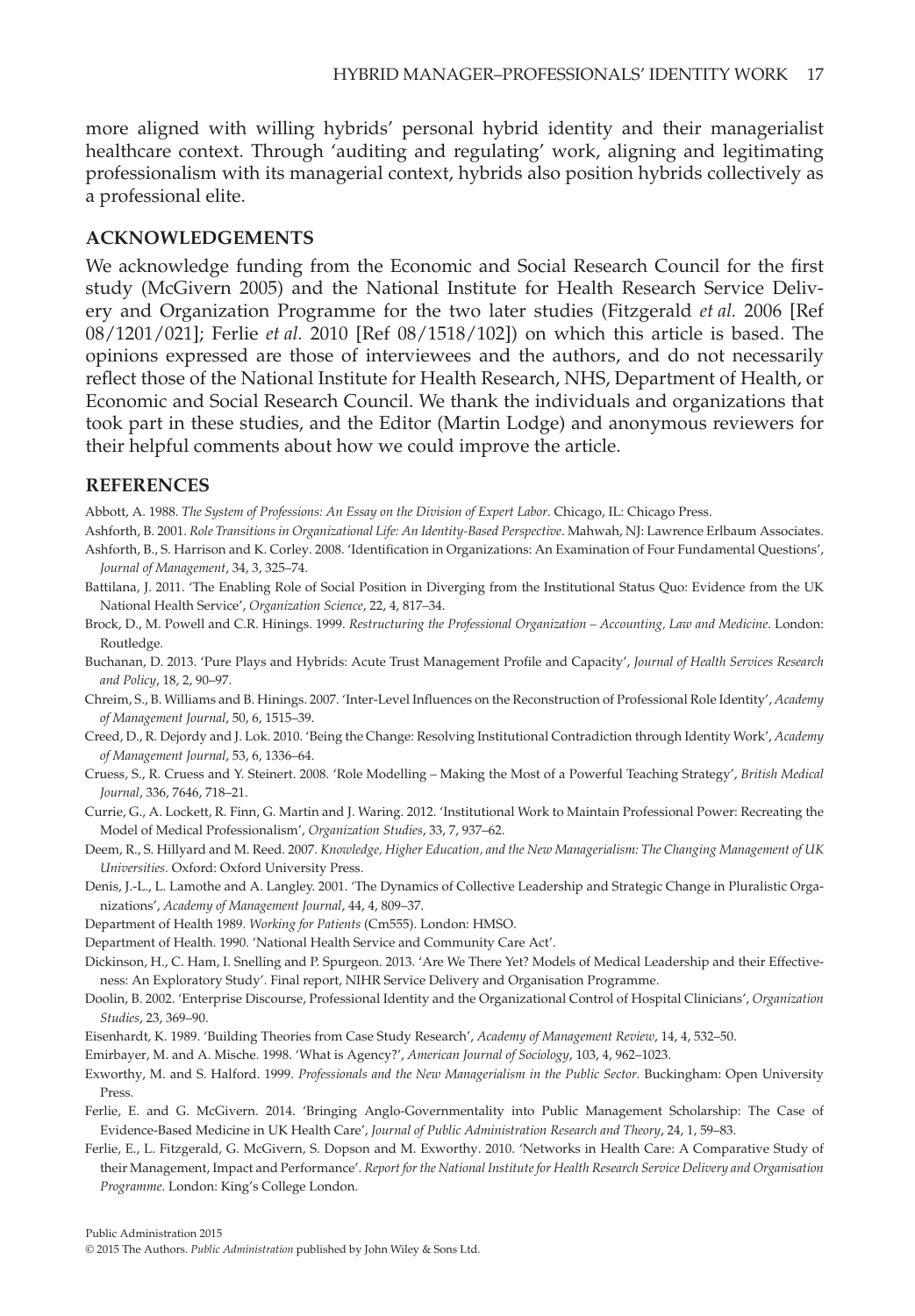#### 18 GERRY McGIVERN *ET AL.*

- Ferlie, E., L. Fitzgerald, G. McGivern, S. Dopson and C. Bennett. 2011. 'Public Policy Networks and "Wicked Problems": A Nascent Solution?', *Public Administration*, 89, 307–24.
- Fitzgerald, L. and Y. Dufour. 1997. 'Clinical Management as Boundary Management: A Comparative Analysis of Canadian and UK Health Care Institutions', *International Journal of Public Sector Management*, 10, 1/2, 5–20.

Fitzgerald, L. and E. Ferlie. 2000. 'Professionals: Back to the Future?', *Human Relations*, 53, 5, 713–39.

Fitzgerald, L., C. Lilley, E. Ferlie, R. Addicott, G. McGivern and D. Buchanan. 2006. 'Managing Change and Role Enactment in the Professionalised Organization'. Final Report for the NHS Service Delivery and Organization Programme. Leicester De Montfort University and Royal Holloway, University of London.

Fitzgerald, L., E. Ferlie, G. McGivern and D. Buchanan. 2013. 'Distributed Leadership Patterns and Service Improvement: Evidence and Argument from English Healthcare', *Leadership Quarterly*, 24, 1, 227–39.

- Flynn, R. 1999. *'*Managerialism, Professionalism and Quasi-Markets*'*, in M. Exworthy and S. Halford (eds), *Professionals and the New Managerialism in the Public Sector.* Buckingham: Open University Press, pp. 18–36.
- Freidson, E. 1994. *Professionalism Reborn: Theory, Prophecy and Policy*. Cambridge: Polity Press.

Friedland, R. and R. Alford. 1991. *Bringing Society Back In: Symbols, Practices and Institutional Contradictions*. Chicago, IL: University of Chicago Press.

- Gillmartin, M. and T. D'Aunno. 2008. 'Leadership Research in Healthcare', *Academy of Management Annals*, 1, 1, 387–438.
- Gioia, D., K. Corley and A. Hamilton. 2012. 'Seeking Qualitative Rigor in Inductive Research: Notes on the Gioia Methodology', *Organizational Research Methods*, 16, 1, 15–31.
- Glynn, M. 2008. 'Beyond Constraint: How Institutions Enable Identities', in R. Greenwood, K. Oliver, R. Sahlin and R. Suddaby (eds), *The SAGE Handbook of Organizational Institutionalism.* Thousand Oaks, CA: Sage, pp. 413–30.
- Goodall, A. 2011. 'Physician-Leaders and Hospital Performance: Is there an Association?', *Social Science and Medicine*, 73, 4, 535–39. Goodrick, E. and T. Reay. 2011. 'Constellations of Institutional Logics: Changes in the Professional Work of Pharmacists', *Work and Occupations*, 38, 3, 372–416.
- Hallier, J. and T. Forbes. 2004. 'In Search of Theory Development in Grounded Investigations: Doctors' Experiences of Managing as an Example of Fitted and Prospective Theorising', *Journal of Management Studies*, 41, 8, 1379–410.

Hargrave, T. and A. van de Ven. 2009. *'*Institutional Work as the Creative Embrace of Contradiction*'*, in T. Lawrence, R. Suddaby and B. Leca (eds), *Institutional Work: Actors and Agency in Institutional Studies.* Cambridge: Cambridge University Press, pp. 120–40.

- Harrison, S. and W. Ahmad. 2000. 'Medical Autonomy and the UK State 1975–2025', *Sociology*, 34, 1, 129–46.
- Hoff, T. 2000. 'Professional Commitment among US Physician Executives in Managed Care', *Social Science and Medicine*, 50, 10, 1433–44.
- Hogg, M.A. and D.I. Terry. 2000. 'Social Identity and Self-Categorization Processes in Organizational Contexts', *Academy of Management Review*, 25, 1, 121–40.
- Ibarra, H. 1999. 'Provisional Selves: Experimenting with Image and Identity in Professional Adaptation', *Administrative Science Quarterly*, 44, 4, 764–91.
- Ibarra, H. and R. Barbulescu. 2010. 'Identity as Narrative: Prevalence, Effectiveness, and Consequences of Narrative Identity Work in Macro Work Role Transitions', *Academy of Management Review*, 35, 1, 135–54.
- Ibarra, H., S. Snoot and L. Guillen Ramo. 2010. 'Identity-Based Leader Development', in N. Nohria and R. Khurana (eds), *The Harvard Handbook of Leadership Theory and Practice.* Cambridge: Harvard Business Press, pp. 657–78.
- Iedema, R., P. Degeling, J. Braithwaite and L. White. 2004. '"It's an Interesting Conversation I'm Hearing": The Doctor as Manager', *Organization Studies*, 25, 1, 15–33.
- Jamous, H. and B. Peloille. 1970. 'Changes in the French University-Hospital System', in J. Jackson (ed.), *Professions and Professionalisation.* Cambridge: Cambridge University Press, pp. 111–52.
- Kellogg, K. 2009. 'Operating Room: Relational Spaces and Microinstitutional Change in Surgery', *American Journal of Sociology*, 115, 3, 657–71.
- Kennedy, I., R. Howard, B. Jarman and I. Maclean. 2001. 'Learning from Bristol The Report of the Public Inquiry into Children's Heart Surgery at Bristol Royal Infirmary 1984–1995'. London: Crown Copyright (Cm 5207).
- Kirkpatrick, I., P.K. Jespersen, M. Dent and I. Neogy. 2009. 'Medicine and Management in a Comparative Perspective: The Cases of England and Denmark', *Sociology of Health and Illness*, 31, 5, 642–58.
- Kitchener, M. 2000. 'The "Bureaucratization" of Professional Roles: The Case of Clinical Directors in UK Hospitals', *Organization*, 7, 1, 129–54.
- Kreiner, G., E. Hollensbe and M. Sheep. 2006. 'Where is the "me" among the "we"? Identity Work and the Search for Optimal Balance', *Academy of Management Journal*, 49, 5, 1031–57.
- Kurunmaki, L. 2004. 'A Hybrid Profession The Acquisition of Management Accounting Expertise by Medical Professionals', *Accounting Organizations and Society*, 29, 3–4, 327–47.
- Lawrence, T., R. Suddaby and B. Leca. 2009. *Institutional Work: Actors and Agency in Institutional Studies of Organizations*. Cambridge: Cambridge University Press.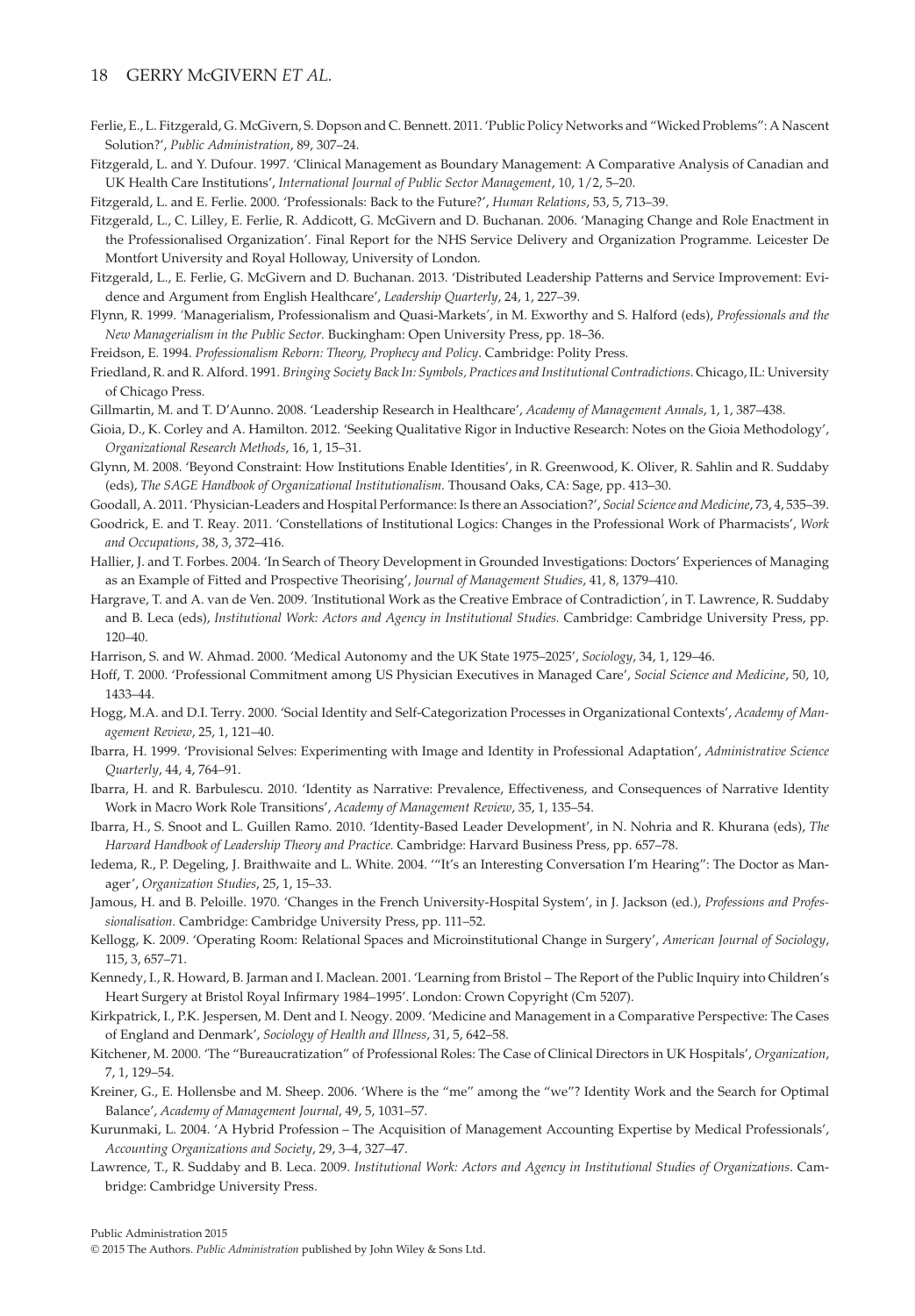Lawrence, T. and R. Suddaby. 2006. 'Institutions and Institutional Work', in S. Clegg, C. Hardy, T. Lawrence and W. Nord (eds), *The Sage Handbook of Organization Studies.* London: Sage, pp. 215–54.

Llewellyn, S. 2001. '"Two-Way Windows": Clinicians as Medical Managers', *Organization Studies*, 22, 4, 593–623.

Locock, L., E. Ferlie, S. Dopson and L. Fitzgerald. 2005. *'Research Design: "Upscaling" Qualitative Research'*, in S. Dopson and L. Fitzgerald (eds), *Knowledge to Action: Evidence-Based Health Care in Context.* Oxford: Oxford University Press, pp. 48–77.

McDermott, A., L. Fitzgerald and D. Buchanan. 2013. 'Beyond Acceptance and Resistance: Entrepreneurial Change Agency Responses in Policy Implementation', *British Journal of Management*, 24, S1, S93–S115.

McDonald, R., K. Checkland, S. Harrison and A. Coleman. 2009. 'Rethinking Collegiality: Restratification in English General Medical Practice 2004–2008', *Social Science and Medicine*, 68, 7, 1199–205.

McGivern, G. 2005. 'The Introduction of Consultant Appraisal: Playing the Tick Box Game'. PhD Thesis, Imperial College London.

McGivern, G. and E. Ferlie. 2007. 'Playing Tick Box Games: Interrelating Defences in Professional Appraisal', *Human Relations*, 60, 9, 1361–85.

Miles, M. and M. Huberman. 1994. *Qualitative Data Analysis*. London: Sage.

Mintzberg, H. 1989. *Mintzberg on Management – Inside our Strange World of Organizations*. New York: Free Press.

- Montgomery, K. 1990. 'A Prospective Look at the Specialty of Medical Management', *Work and Occupations*, 17, 2, 178–98.
- Montgomery, K. 2001. 'Physician Executives: The Evolution and Impact of a Hybrid Professional', *Advances in Health Care Management*, Vol. 2. Bradford: Emerald Group Publishing.
- Muzio, D. and I. Kirkpatrick. 2011. 'Introduction: Professions and Organizations A Conceptual Framework', *Current Sociology*, 59, 4, 389–405.

Nicholson, N. 1984. 'A Theory of Work Role Transitions', *Administrative Science Quarterly*, 29, 2, 172–91.

- Noordegraaf, M. 2007. 'From "Pure" to "Hybrid" Professionalism: Present-Day Professionalism in Ambiguous Public Domains', *Administration & Society*, 39, 6, 761–85.
- Noordegraaf, M. 2011. 'Risky Business: How Professionals and Professional Fields (Must) Deal with Organizational Issues', *Organization Studies*, 32, 10, 1349–71.
- Oakes, L.S., B. Townley and D.J. Cooper. 1998. 'Business Planning as Pedagogy: Language and Control in a Changing Institutional Field', *Administrative Science Quarterly*, 43, 2, 257–92.
- O'Reilly, D. and M. Reed. 2011. 'The Grit in the Oyster: Professionalism, Managerialism and Leaderism as Discourses of UK Public Services Modernization', *Organization Studies*, 32, 8, 1079–101.
- Pratt, M.G., K.W. Rockmann and J.B. Kaufmann. 2006. 'Constructing Professional Identity: The Role of Work and Identity Learning Cycles in the Customization of Identity among Medical Residents', *Academy of Management Journal*, 49, 2, 235–62.
- Rao, H., P. Moinin and R. Durand. 2003. 'Institutional Change in Toque Ville: Nouvelle Cuisine as an Identity Movement', *American Journal of Sociology*, 108, 4, 795–843.
- Reay, T. and C.R. Hinings. 2009. 'Managing the Rivalry of Competing Institutional Logics', *Organization Studies*, 30, 6, 629–52.
- Reay, T., K. Golden-Biddle and K. Germann. 2006. 'Legitimizing a New Role: Small Wins and Microprocesses of Change', *Academy of Management Journal*, 49, 5, 977–98.
- Richardson, J. and B. Godfrey. 2003. 'Towards Ethical Practice in the Use of Archived Transcripted Interviews', *International Journal of Social Research Methodology*, 6, 4, 347–55.
- Sewell, W. 1992. 'A Theory of Structure: Duality, Agency and Transformation', *American Journal of Sociology*, 98, 1–29.

Simpson, J. 2010. 'Whither or Wither Medical Management?', *British Medical Journal*, 341.

Smith, J. 2004. 'Safeguarding Patients: Lessons from the Past – Proposals for the Future. The Shipman Inquiry' (Cm 6394). London. Spurgeon, P., J. Clark and C. Ham. 2011. *Medical Leadership: From the Dark Side to Centre Stage*. Oxford: Radcliffe.

Strauss, A.L. and J. Corbin. 1998. *Basics of Qualitative Research*, 2nd edn. Thousand Oaks, CA: Sage.

Sveningsson, S. and M. Alvesson. 2003. 'Managing Managerial Identities: Organizational Fragmentation, Discourse and Identity Struggle', *Human Relations*, 56, 10, 1163–94.

- Thomas, P. and J. Hewitt. 2011. 'Managerial Organization and Professional Autonomy: A Discourse-Based Conceptualization', *Organization Studies*, 32, 10, 1373–93
- Thornton, P., W. Ocasio and M. Lounsbury. 2012. *The Institutional Logics Perspective*. Oxford: Oxford University Press.

Townley, B. 1997. 'The Institutional Logic of Performance Appraisal', *Organization Studies*, 18, 2, 261–85.

Waring, J. and G. Currie. 2009. 'Managing Expert Knowledge: Organizational Challenges and Managerial Futures for the UK Medical Profession', *Organization Studies*, 30, 7, 755–78.

- Wry, T., M. Lounsbury and M. Glynn. 2011. 'Legitimating Nascent Collective Identities: Coordinating Cultural Entrepreneurship', *Organization Science*, 22, 2, 449–63.
- Yin, R. 1999. 'Enhancing the Quality of Case Studies in Health Services Research', *Health Services Research*, 34, 5 Pt 2, 1209–25.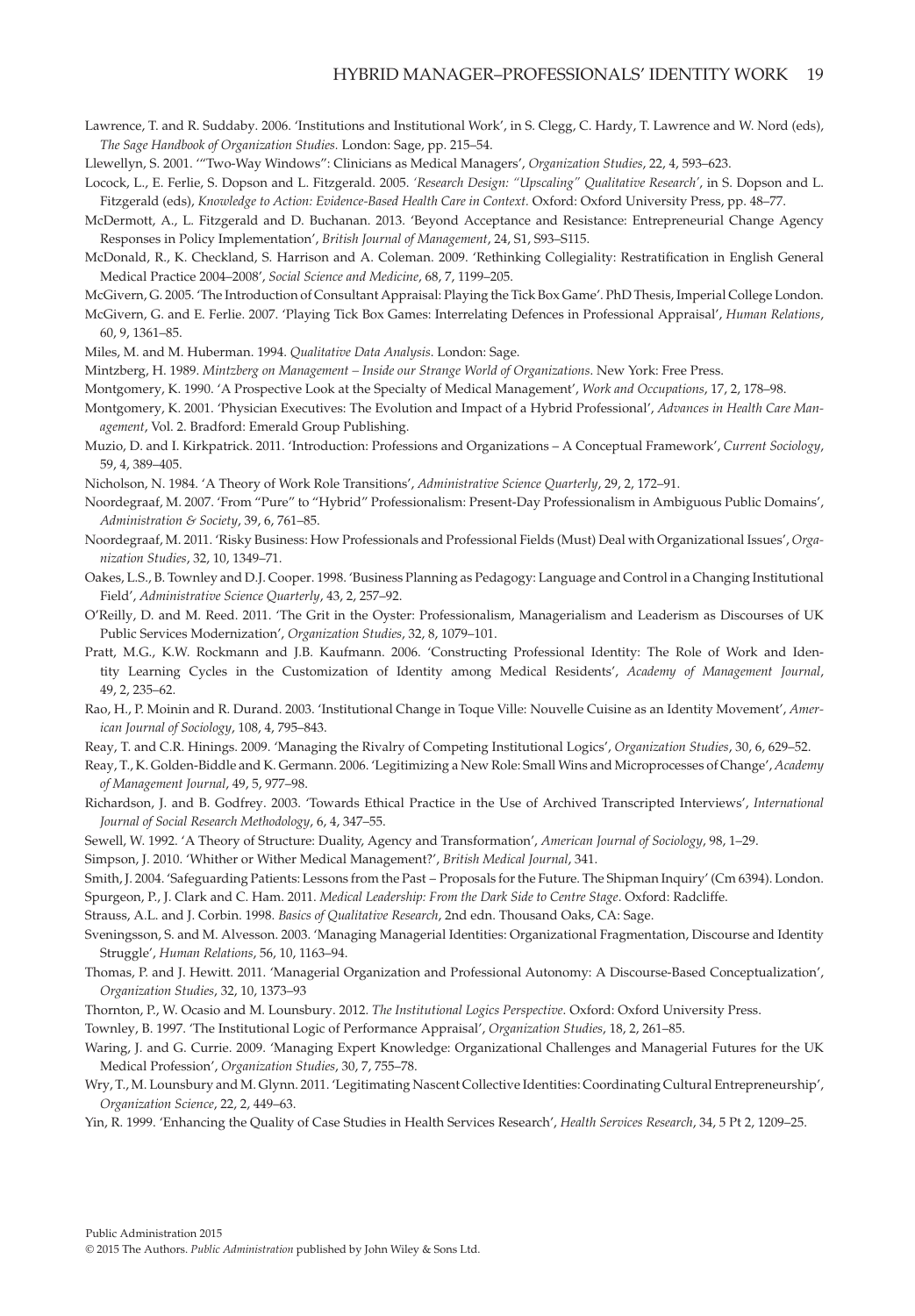# **APPENDIX**

*Hybrid characteristics, role claiming, and role use*

| Hybrid role, project code, medical<br>and managerial training                         | Role claiming | Role use                                                                                                                              |
|---------------------------------------------------------------------------------------|---------------|---------------------------------------------------------------------------------------------------------------------------------------|
| Medical Director APPRAISAL 65, Haematology                                            | Fruition      | Improving services,<br>challenging/influencing and                                                                                    |
| Medical Director APPRAISAL 66, Respiratory<br>medicine, MBA                           | Fruition      | regulating/auditing professionalism<br>Improving services, challenging and<br>regulating/auditing professionalism                     |
| Medical Director APPRAISAL 34, Intensive care<br>medicine                             | Fruition      | Improving services, challenging<br>professionalism, using/integrating<br>managerialism and professionalism                            |
| Medical Director ROLES N2, Chest and intensive<br>care medicine                       | Fruition      | Using/integrating managerialism and<br>professionalism, challenging and<br>regulating/auditing professionalism                        |
| Medical Director ROLES 13, Anaesthetics and<br>emergency care medicine                | Fruition      | Improving services,<br>influencing/challenging and,<br>regulating/auditing professionalism                                            |
| Associate Medical Director APPRAISAL 23,<br>Neurosurgery                              | Fruition      | Improving services, using/integrating<br>managerialism and professionalism,<br>challenging and regulating/auditing<br>professionalism |
| Network Medical Director NTWORKS C21,<br>Radiology                                    | Fruition      | Improving services, challenging and<br>regulating/auditing professionalism                                                            |
| Network Director NETWORKS G25, Former<br>Public Health Director                       | Fruition      | Challenging professionalism                                                                                                           |
| Clinical Director ROLES S, Radiology, MBA                                             | Fruition      | Improving services, challenging<br>professionalism                                                                                    |
| Clinical Director APPRAISAL 54, General and<br>emergency medicine                     | Fruition      | Improving services,<br>influencing/challenging and<br>auditing/regulating professionalism                                             |
| Clinical Director APPRAISAL 25, Anaesthetics                                          | Fruition      | Improving services, using/integrating<br>managerialism and professionalism,<br>challenging and regulating/auditing<br>professionalism |
| PCT Chair ROLES E, Retired physician                                                  | Fruition      | Influencing professionalism                                                                                                           |
| Public Health Director ROLES L                                                        | Fruition      | Influencing professionalism                                                                                                           |
| Public Health Director ROLES B2                                                       | Fruition      | Influencing professionalism                                                                                                           |
| Public Health Director NETWORKS P7                                                    | Fruition      | Challenging professionalism                                                                                                           |
| Clinical Director & Network Clinical Director<br>NETWORKS P31, Genitourinary medicine | Opportunity   | Improving services, challenging<br>professionalism, using/integrating<br>managerialism and professionalism                            |
| Clinical Director NETWORKS C13, Urology                                               | Opportunity   | Improving services, challenging<br>professionalism, using/integrating<br>managerialism and professionalism                            |
| Public Health Director NETWORKS P3                                                    | Opportunity   | Influencing professionalism                                                                                                           |
| Public Health Director NETWORKS P8                                                    | Opportunuty   | Influencing professionalism                                                                                                           |
| Former Clinical Director NETWORKS C15,<br>Urology                                     |               | Reactive/fruition Influencing professionalism                                                                                         |
| Clinical Director ROLES 14, Obstetrics and<br>gynaecology                             | Reactive      | Improving services                                                                                                                    |
| Clinical Director ROLES N, Plastic (breast) surgery Reactive                          |               | Representing/protecting and<br>influencing professionalism                                                                            |